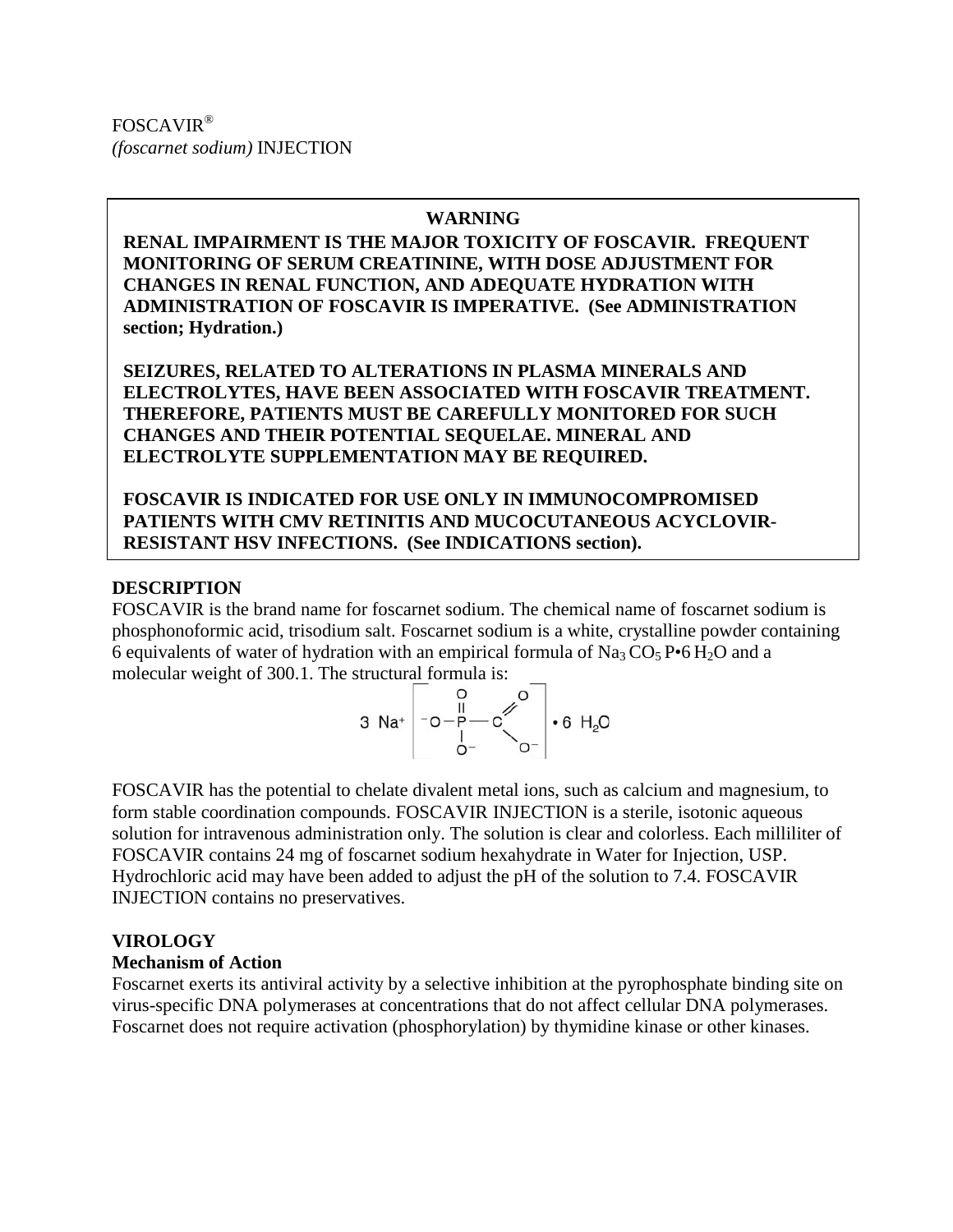## **Antiviral Activity in Cell Culture**

The quantitative relationship between the cell culture susceptibility of human cytomegalovirus (CMV) or herpes simplex virus 1 and 2 (HSV-1 and HSV-2) to foscarnet and clinical response to therapy has not been established and virus sensitivity testing has not been standardized. Sensitivity test results, expressed as the concentration of drug required to inhibit by 50% the growth of virus in cell culture  $(EC_{50})$ , vary greatly depending on the assay method used, cell type employed and the laboratory performing the test. A number of sensitive viruses and their  $EC_{50}$  values are listed below (Table 1). The combination antiviral activity of foscarnet and ganciclovir or acyclovir are not antagonistic in cell culture.

**TABLE 1 Foscarnet Inhibition of Virus Replication in Cell Culture**

| Virus                      | $EC_{50}$ value ( $\mu$ M) |
|----------------------------|----------------------------|
| <b>CMV</b>                 | $50 - 800*$                |
| Ganciclovir resistant CMV  | 190                        |
| $HSV-1, HSV-2$             | $10-130$                   |
| HSV-TK negative mutant     | 67                         |
| HSV-DNA polymerase mutants | 5-443                      |
| $*M_{\text{com}} = 260M$   |                            |

\*Mean = 269 µM

## **Antiviral Activity** *in vivo*

Statistically significant decreases in positive CMV cultures from blood and urine have been demonstrated in two studies (FOS-03 and ACTG-015/915) of subjects treated with FOSCAVIR. Although median time to progression of CMV retinitis was increased in subjects treated with FOSCAVIR, reductions in positive blood or urine cultures have not been shown to correlate with clinical efficacy in individual subjects (Table 2).

**TABLE 2 Blood and Urine Culture Results from CMV Retinitis Patients\***

| <b>Blood</b>                  | $+CMV$ | -CMV |
|-------------------------------|--------|------|
| <b>Baseline</b>               |        | 34   |
| End of Induction <sup>+</sup> |        | 60   |
| Urine                         | $+CMV$ | -CMV |
| Baseline                      | 52     |      |
| End of Induction <sup>†</sup> |        | 37   |

\*A total of 77 subjects were treated with FOSCAVIR in two clinical trials (FOS-03 and ACTG-015/915). Not all subjects had blood or urine cultures done and some subjects had results from both cultures.

†(60 mg/kg FOSCAVIR TID for 2–3 weeks).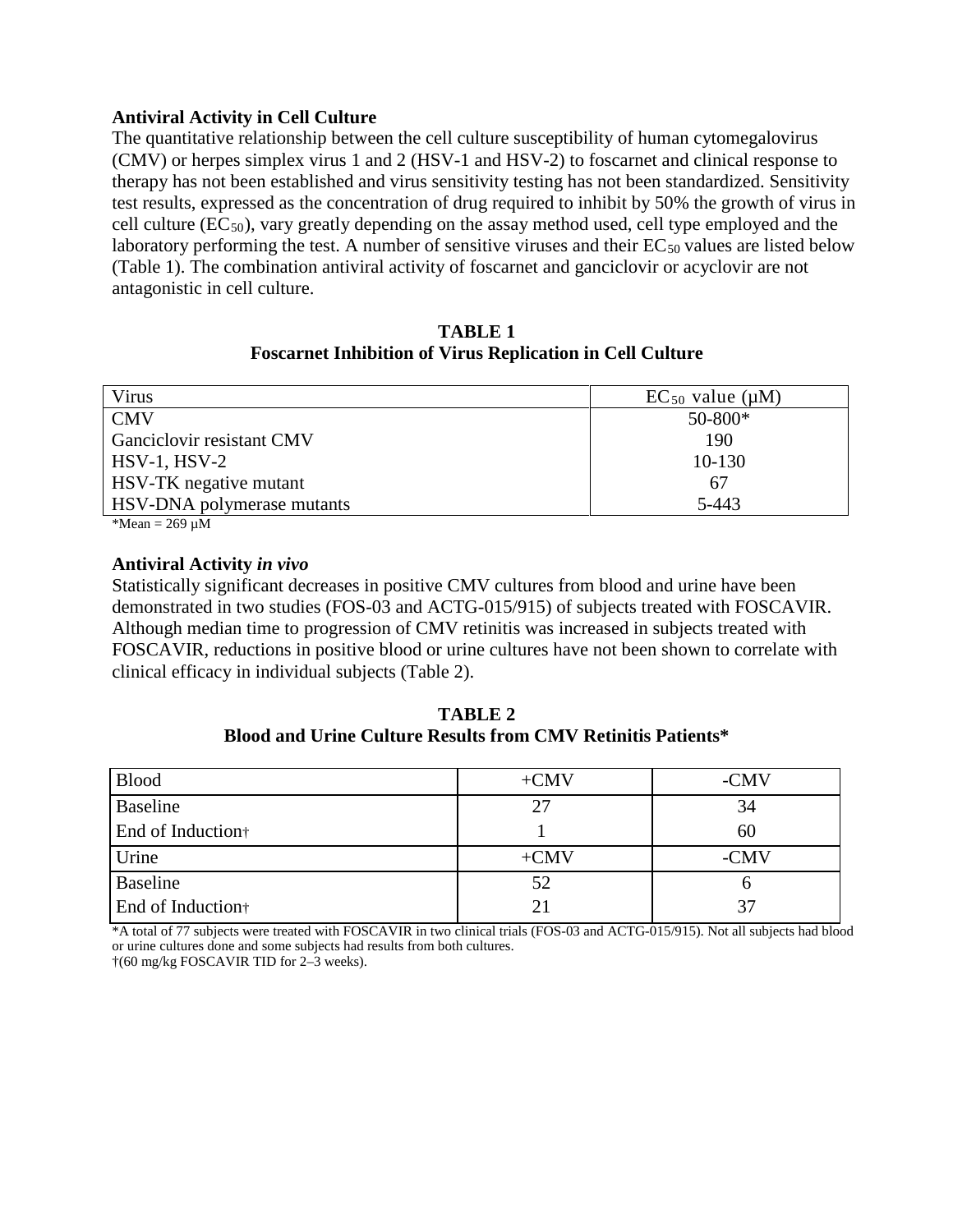# **Resistance**

Cell culture: CMV and HSV isolates with reduced susceptibility to foscarnet have been selected in cell culture by passage of wild type virus in the presence of increasing concentrations of the drug. All foscarnet resistant isolates are known to be generated through amino acid substitutions in the viral DNA polymerase pUL54 (CMV) or pUL30 (HSV) (Table 3).

# **TABLE 3**

# **Summary of Foscarnet Resistance-associated DNA Polymerase Amino Acid Substitutions in Cell Culture**

| <b>CMV</b> | T419M, T552N, S585A, F595I, Q807A, M844T/V, V946L              |
|------------|----------------------------------------------------------------|
| pUL54      |                                                                |
| HSV-1      | Y577H, E597D, A605V, L702H, V714M, L774F, L788M, D780N, L782I, |
| pUL30      | P797T, L802F, V813M, V817M, Y818C, T821M, R842S, S889A, F891C, |
|            | V892M, D907V, A910V, SRA914-916LCV, V958L, R959H               |
| $HSV-2$    |                                                                |
| pUL30      |                                                                |

*In vivo:* Limited clinical data are available on the development of clinical resistance to foscarnet and many pathways to resistance likely exist. Substitutions documented in the literature in treated patients as associated with foscarnet resistance, are listed in Table 4.

# **TABLE 4 Summary of Foscarnet Resistance-associated Amino Acid Substitutions Observed in Treated Patients**

| <b>CMV</b> | N495K, Q578H/L, D588E/N, T700A, V715M, E756D/K/Q, L773V,       |
|------------|----------------------------------------------------------------|
| pUL54      | L776M, V781I, V787L, L802M, A809V, V812L, T813S, T821I, A834P, |
|            | T838A, G841A/S, del 981-982                                    |
| $HSV-1$    | S599L, D672N, R700G, V715G, A719T/V, S724N, E798K, G841C/S,    |
| pUL30      | A910T, Y941H                                                   |
| $HSV-2$    | A724T, S725G, S729N, Q732R, L783M, D785N, T844I, L850I, D912V  |
| pUL30      |                                                                |

Note: Many additional pathways to foscarnet resistance likely exist

The possibility of viral resistance should be considered in patients who show poor clinical response or experience persistent viral excretion during therapy.

Cross-Resistance: The amino acid substitutions that resulted in reduced susceptibility to foscarnet and either ganciclovir, acyclovir and/or cidofovir are summarized in Tables 5 and 6.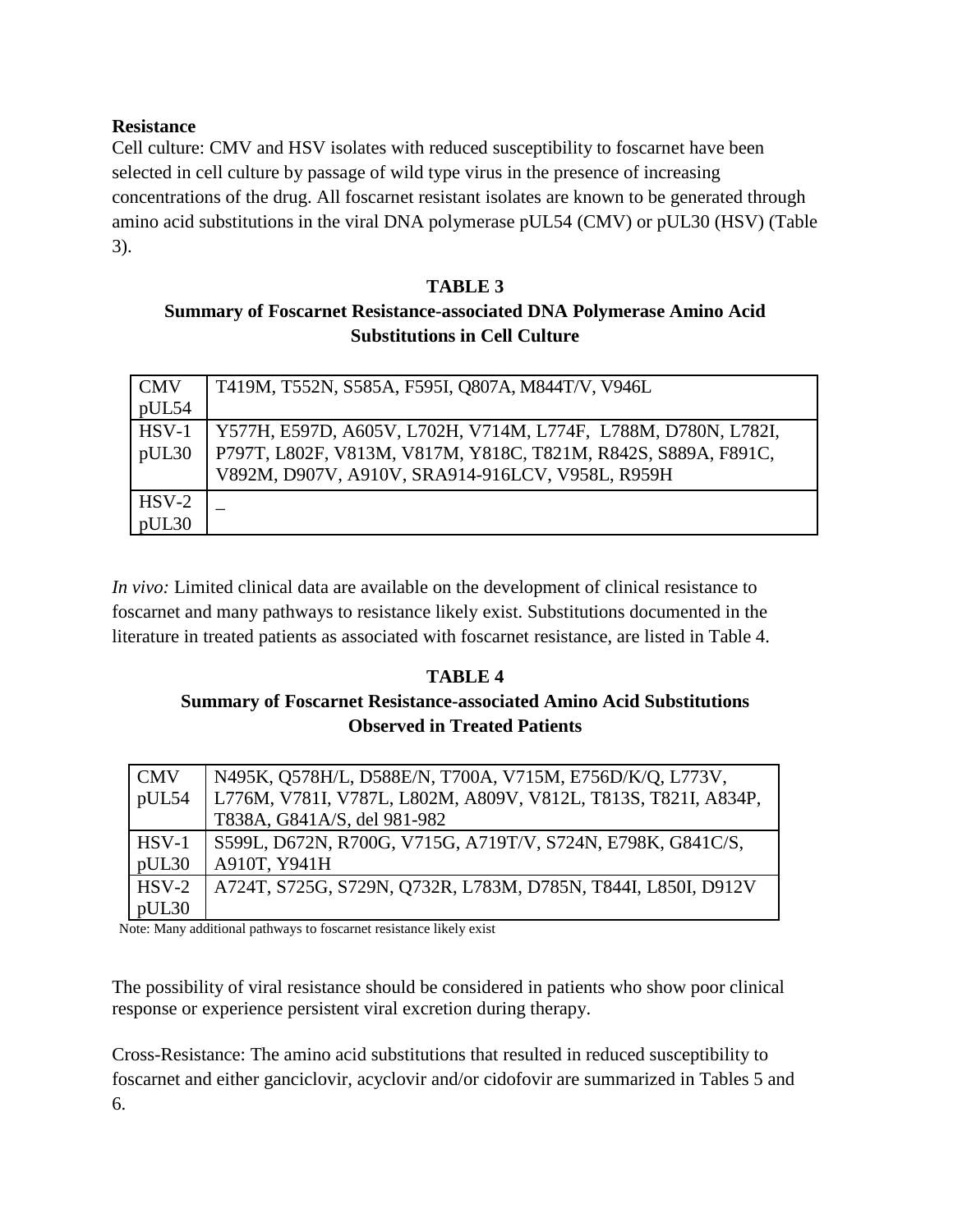#### **TABLE 5**

# **Summary of CMV DNA polymerase Amino Acid Substitutions Conferring Foscarnet Resistance with Cross-Resistance to Ganciclovir and/or Cidofovir**

| <b>Cross-resistant to</b> | <b>CMV</b> | Q578H, D588N, E756K, L773V, L776M, V781I,        |
|---------------------------|------------|--------------------------------------------------|
| ganciclovir               | pUL54      | V787L, L802M, A809V, V812L, T813S, T821I, A834P, |
|                           |            | G841A/S,                                         |
|                           |            | del 981-982                                      |
| <b>Cross-resistant to</b> | <b>CMV</b> | Q578H, D588N, E756K, L773V, V812L, T813S,        |
| cidofovir                 | pUL54      | A834P, G841A, del 981-982                        |

## **TABLE 6**

**Summary of HSV DNA polymerase Amino Acid Substitutions Conferring Foscarnet Resistance with Cross-Resistance to Acyclovir and/or Cidofovir**

| <b>Cross-resistant to</b> | $HSV-1$ | E597D, S599L, A605V, D672N, R700G, L702H, V714M,   |
|---------------------------|---------|----------------------------------------------------|
| acyclovir                 | pUL30   | V715G, A719T/V, S724N, L774F, L778M, D780N, L782I, |
|                           |         | P797T, E798K, L802F, V813M, V817M, Y818C, T821M,   |
|                           |         | G841C/S, R842S, S889A, F891C/Y, V892M, D907V,      |
|                           |         | A910V/T, SRA914-916LCV, Y941H, V958L, V959H        |
|                           | $HSV-2$ | A724T, S725G, S729N, Q732R, L783M, D785N, T844I,   |
|                           | pUL30   | D912V                                              |
| <b>Marginally</b>         | $HSV-1$ | V714M, A719V, S724N, L778M, L802F, Y818C, T821M,   |
| cross-resistant to        | pUL30   | G841S                                              |
| cidofovir                 | $HSV-2$ | L783M                                              |
|                           | pUL30   |                                                    |

## **CLINICAL PHARMACOLOGY**

#### **Pharmacokinetics**

The pharmacokinetics of foscarnet has been determined after administration as an intermittent intravenous infusion during induction therapy in AIDS patients with CMV retinitis. Observed plasma foscarnet concentrations in four studies (FOS-01, ACTG-015, FP48PK, FP49PK) are summarized in Table 7:

## **TABLE 7**

#### **Foscarnet Pharmacokinetic Characteristics\***

| <b>Parameter</b>                               | 60 mg/kg Q8h         | 90 mg/kg Q12h                  |
|------------------------------------------------|----------------------|--------------------------------|
| $C_{\text{max}}$ at steady-state ( $\mu$ M)    | $589 \pm 192$ (24)   | $623 \pm 132(19)$              |
| $C_{\text{trough}}$ at steady-state ( $\mu$ M) | $114 \pm 91(24)$     | $63 \pm 57$ (17)               |
| Volume of distribution (L/kg)                  | $0.41 \pm 0.13$ (12) | $0.52 \pm 0.20$ (18)           |
| Plasma half-life (hr)                          | $4.0 \pm 2.0$ (24)   | $3.3 \pm 1.4$ (18)             |
| Systemic clearance (L/hr)                      | $6.2 \pm 2.1$ (24)   | $7.1 \pm 2.7$ (18)             |
| Renal clearance (L/hr)                         | $5.6 \pm 1.9(5)$     | $6.4 \pm 2.5(13)$              |
| CSF: plasma ratio                              | $0.69 \pm 0.19(9)$ † | $0.66 \pm 0.11(5) \pm 0.01(5)$ |

\*Values expressed as mean S.D. (number of subjects studied) for each parameter

†50 mg/kg Q8h for 28 days, samples taken 3 hrs after end of 1 hr infusion (Astra Report 815-04 AC025-1)

‡90 mg/kg Q12hr for 28 days, samples taken 1 hr after end of 2 hr infusion (Hengge et al., 1993)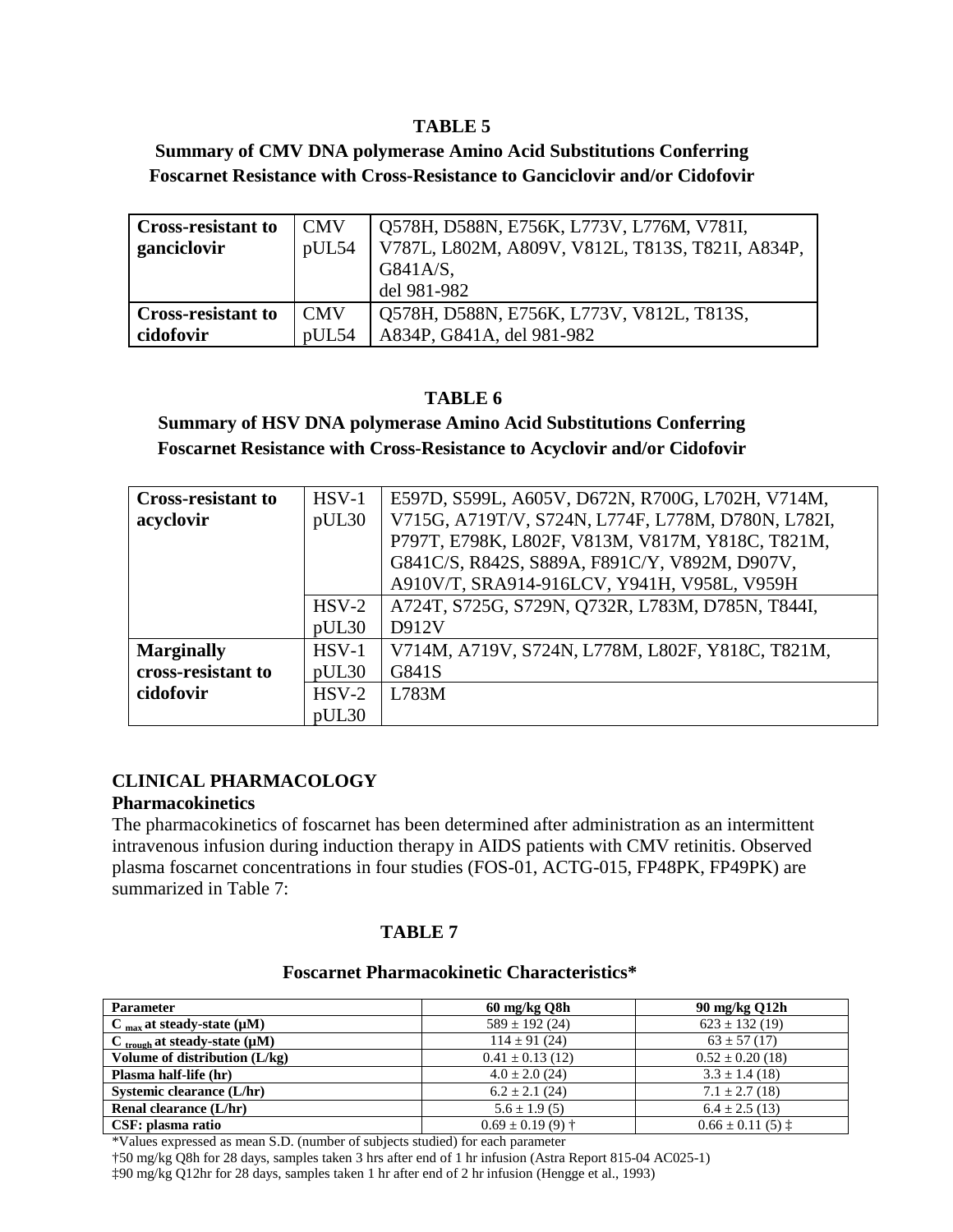## **Distribution**

*In vitro* studies have shown that 14 – 17% of foscarnet is protein bound at plasma drug concentrations of  $1 - 1000 \mu M$ .

The foscarnet terminal half-life determined by urinary excretion was  $87.5 \pm 41.8$  hours, possibly due to release of foscarnet from bone. Postmortem data on several patients in European clinical trials provide evidence that foscarnet does accumulate in bone in humans; however, the extent to which this occurs has not been determined.

## **Special Populations**

*Adults with Impaired Renal Function:* The pharmacokinetic properties of foscarnet have been determined in a small group of adult subjects with normal and impaired renal function, as summarized in Table 8:

**TABLE 8 Pharmacokinetic Parameters (mean ± S.D.) After a Single 60 mg/kg Dose of FOSCAVIR in 4 Groups\* of Adults with Varying Degrees of Renal Function**

| <b>Parameter</b>           | Group 1         | Group 2         | Group 3         | Group 4         |
|----------------------------|-----------------|-----------------|-----------------|-----------------|
|                            | $(N=6)$         | $(N=6)$         | $(N=6)$         | $(N=4)$         |
| <b>Creatinine</b>          | $108 \pm 16$    | $68 \pm 8$      | $34 + 9$        | $20 \pm 4$      |
| clearance                  |                 |                 |                 |                 |
| (mL/min)                   |                 |                 |                 |                 |
| <b>Foscarnet CL</b>        | $2.13 \pm 0.71$ | $1.33 \pm 0.43$ | $0.46 \pm 0.14$ | $0.43 \pm 0.26$ |
| (mL/min/kg)                |                 |                 |                 |                 |
| <b>Foscarnet half-life</b> | $1.93 \pm 0.12$ | $3.35 \pm 0.87$ | $13.0 \pm 4.05$ | $25.3 \pm 18.7$ |
| (hr)                       |                 |                 |                 |                 |

\*Group 1 patients had normal renal function defined as a creatinine clearance (CrCl) of >80 mL/min, Group 2 CrCl was 50 – 80 mL/min, Group 3 CrCl was  $25 - 49$  mL/min and Group 4 CrCl was  $10 - 24$  mL/min.

Total systemic clearance (CL) of foscarnet decreased and half-life increased with diminishing renal function (as expressed by creatinine clearance). Based on these observations, it is necessary to modify the dosage of foscarnet in patients with renal impairment (see DOSAGE AND ADMINISTRATION).

## **Drug Interaction**

The pharmacokinetics of foscarnet and ganciclovir were not altered in 13 patients receiving either concomitant therapy or daily alternating therapy for maintenance of CMV disease.

There is no clinically significant interaction with zidovudine (AZT), or probenecid.

# **CLINICAL TRIALS**

# **CMV Retinitis**

A prospective, randomized, controlled clinical trial (FOS-03) was conducted in 24 patients with AIDS and CMV retinitis comparing treatment with FOSCAVIR to no treatment. Patients received induction treatment of FOSCAVIR, 60 mg/kg every 8 hours for 3 weeks, followed by maintenance treatment with 90 mg/kg/day until retinitis progression (appearance of a new lesion or advancement of the border of a posterior lesion greater than 750 microns in diameter). All diagnoses and determinations of retinitis progression were made from masked reading of retinal photographs. The 13 patients randomized to treatment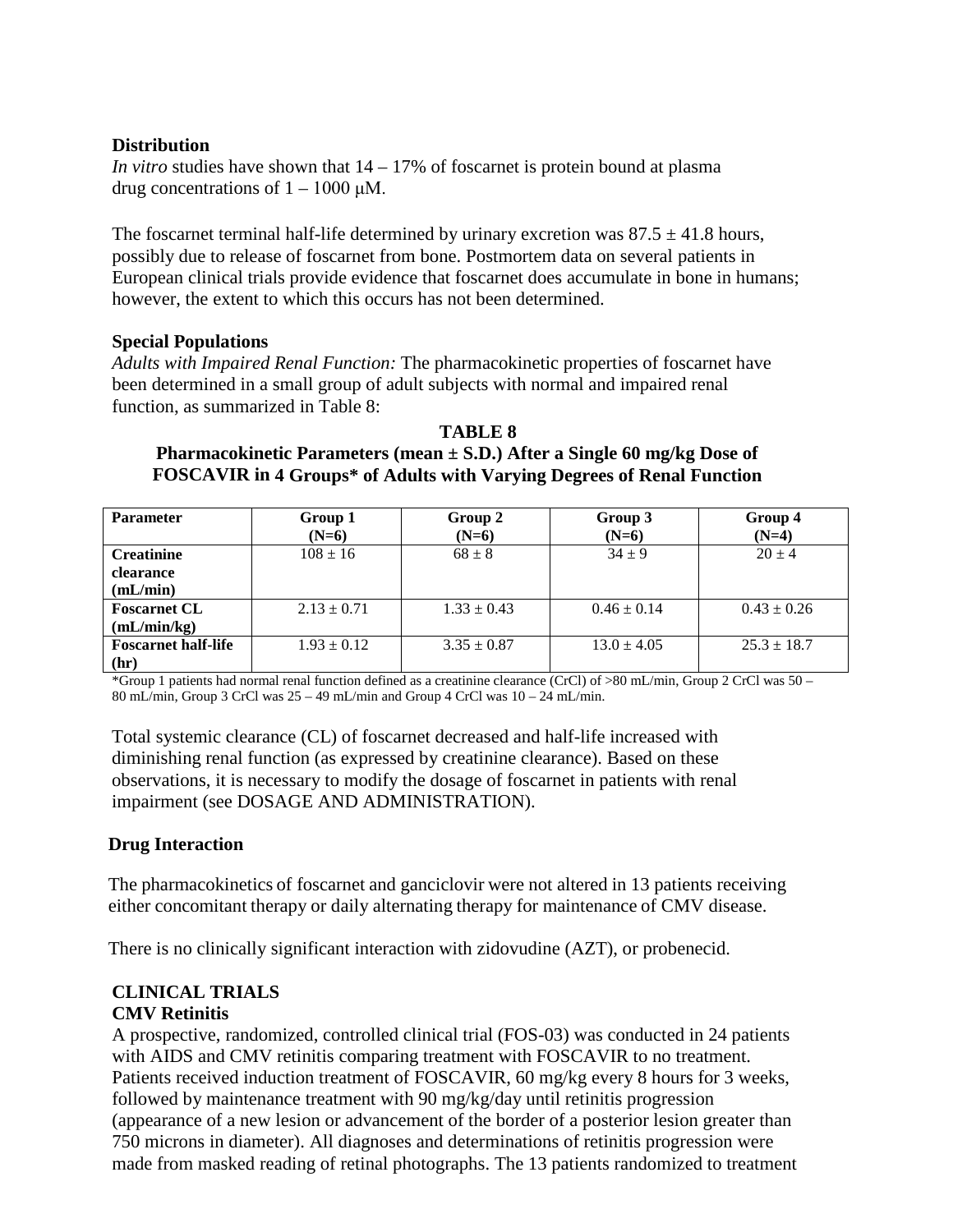with FOSCAVIR had a significant delay in progression of CMV retinitis compared to untreated controls. Median times to retinitis progression from study entry were 93 days (range  $21 - 364$ ) and 22 days (range  $7 - 42$ ), respectively.

In another prospective clinical trial of CMV retinitis in patients with AIDS (ACTG-915), 33 patients were treated with two to three weeks of FOSCAVIR induction (60 mg/kg TID) and then randomized to either 90 mg/kg/day or 120 mg/kg/day maintenance therapy. The median times from study entry to retinitis progression were not significantly different between the treatment groups, 96 (range  $14 - 176$ ) days and 140 (range  $16 - 233$ ) days, respectively.

In study ACTG 129/FGCRT SOCA study 107 patients with newly diagnosed CMV retinitis were randomized to treatment with FOSCAVIR (induction: 60 mg/kg TID for 2 weeks; maintenance: 90 mg/kg QD) and 127 were randomized to treatment with ganciclovir (induction: 5 mg/kg BID; maintenance: 5 mg/kg QD). The median time to progression on the two drugs was similar (Fos=59 and Gcv=56 days).

## **Relapsed CMV Retinitis**

The CMV Retinitis Retreatment Trial (ACTG 228/SOCA CRRT) was a randomized, openlabel comparison of FOSCAVIR or ganciclovir monotherapy to the combination of both drugs for the treatment of persistently active or relapsed CMV retinitis in patients with AIDS. Subjects were randomized to one of the three treatments: FOSCAVIR 90 mg/kg BID induction followed by 120 mg/kg QD maintenance (Fos); ganciclovir 5 mg/kg BID induction followed by 10 mg/kg QD maintenance (Gcv); or the combination of the two drugs, consisting of continuation of the subject's current therapy and induction dosing of the other drug (as above), followed by maintenance with FOSCAVIR 90 mg/kg QD plus ganciclovir 5 mg/kg QD (Cmb). Assessment of retinitis progression was performed by masked evaluation of retinal photographs. The median times to retinitis progression or death were 39 days for the FOSCAVIR group, 61 days for the ganciclovir group and 105 days for the combination group. For the alternative endpoint of retinitis progression (censoring on death), the median times were 39 days for the FOSCAVIR group, 61 days for the ganciclovir group and 132 days for the combination group. Due to censoring on death, the latter analysis may overestimate the treatment effect. Treatment modifications due to toxicity were more common in the combination group than in the FOSCAVIR or ganciclovir monotherapy groups (see ADVERSE REACTIONS section).

#### **Mucocutaneous Acyclovir Resistant HSV Infections**

In a controlled trial, patients with AIDS and mucocutaneous, acyclovir-resistant HSV infection were randomized to either FOSCAVIR (N=8) at a dose of 40 mg/kg TID or vidarabine (N=6) at a dose of 15 mg/kg per day. Eleven patients were nonrandomly assigned to receive treatment with FOSCAVIR because of prior intolerance to vidarabine. Lesions in the eight patients randomized to FOSCAVIR healed after 11 to 25 days; seven of the 11 patients nonrandomly treated with FOSCAVIR healed their lesions in 10 to 30 days. Vidarabine was discontinued because of intolerance (N=4) or poor therapeutic response (N=2). In a second trial, forty AIDS patients and three bone marrow transplant recipients with mucocutaneous, acyclovir-resistant HSV infections were randomized to receive FOSCAVIR at a dose of either 40 mg/kg BID or 40 mg/kg TID. Fifteen of the 43 patients had healing of their lesions in 11 to 72 days with no difference in response between the two treatment groups.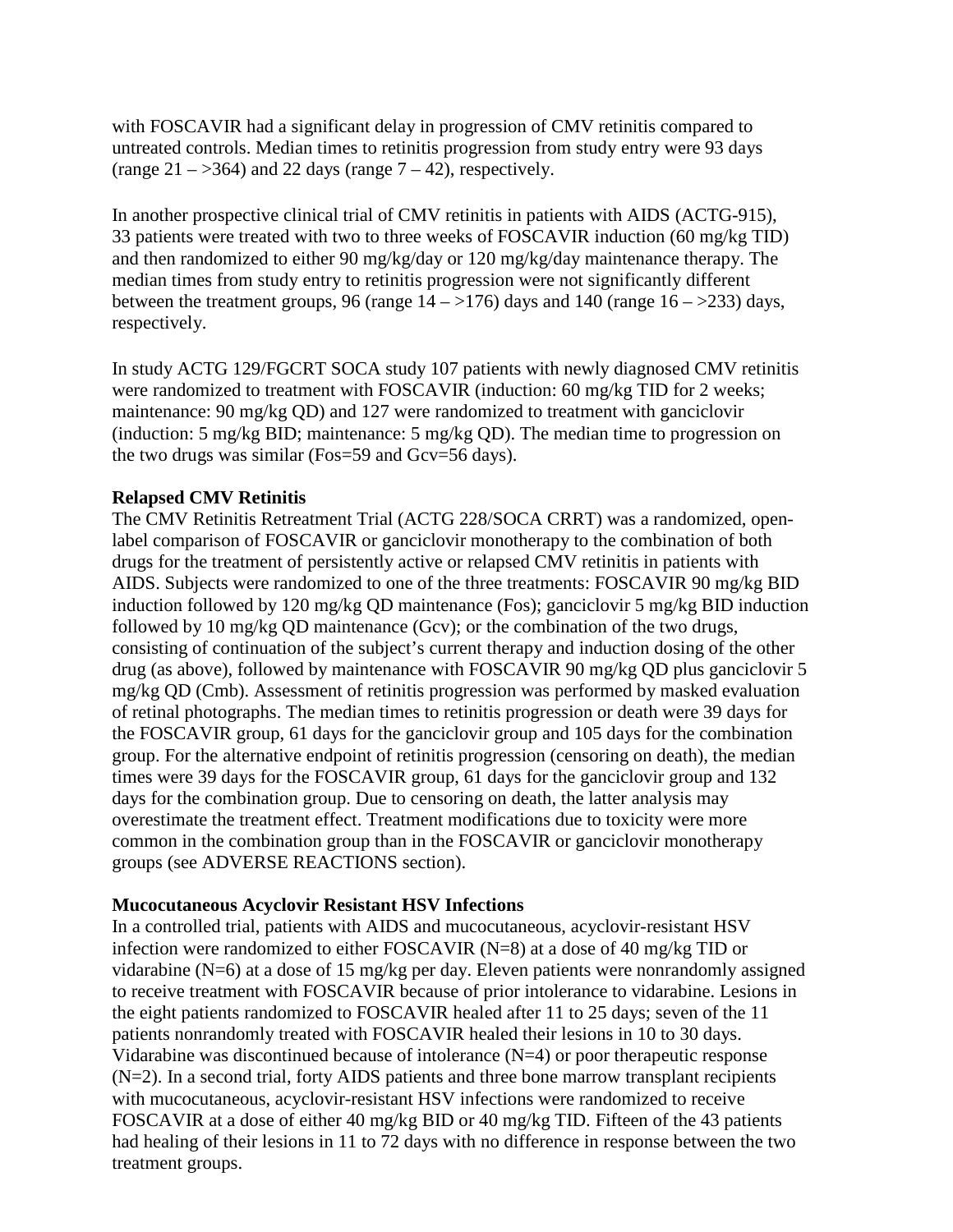# **INDICATIONS CMV Retinitis**

FOSCAVIR is indicated for the treatment of CMV retinitis in patients with acquired immunodeficiency syndrome (AIDS). Combination therapy with FOSCAVIR and ganciclovir is indicated for patients who have relapsed after monotherapy with either drug. SAFETY AND EFFICACY OF FOSCAVIR HAVE NOT BEEN ESTABLISHED FOR TREATMENT OF OTHER CMV INFECTIONS (e.g., PNEUMONITIS, GASTROENTERITIS); CONGENITAL OR NEONATAL CMV DISEASE; OR NONIMMUNOCOMPROMISED INDIVIDUALS.

## **Mucocutaneous Acyclovir Resistant HSV Infections**

FOSCAVIR is indicated for the treatment of acyclovir-resistant mucocutaneous HSV infections in immunocompromised patients. SAFETY AND EFFICACY OF FOSCAVIR HAVE NOT BEEN ESTABLISHED FOR TREATMENT OF OTHER HSV INFECTIONS (e.g., RETINITIS, ENCEPHALITIS); CONGENITAL OR NEONATAL HSV DISEASE; OR HSV IN NONIMMUNOCOMPROMISED INDIVIDUALS.

## **CONTRAINDICATIONS**

FOSCAVIR is contraindicated in patients with clinically significant hypersensitivity to foscarnet sodium.

## **WARNINGS**

## **Renal Impairment**

THE MAJOR TOXICITY OF FOSCAVIR IS RENAL IMPAIRMENT (see ADVERSE REACTIONS section). Renal impairment is most likely to become clinically evident during the second week of induction therapy, but may occur at any time during FOSCAVIR treatment. Renal function should be monitored carefully during both induction and maintenance therapy (see PATIENT MONITORING section). Elevations in serum creatinine are usually, but not always, reversible following discontinuation or dose adjustment of FOSCAVIR. Safety and efficacy data for patients with baseline serum creatinine levels greater than 2.8 mg/dL or measured 24-hour creatinine clearances <50 mL/min are limited.

SINCE FOSCAVIR HAS THE POTENTIAL TO CAUSE RENAL IMPAIRMENT, DOSE ADJUSTMENT BASED ON SERUM CREATININE IS NECESSARY. Hydration may reduce the risk of nephrotoxicity. It is recommended that 750–1000 mL of normal saline or 5% dextrose solution should be given prior to the first infusion of FOSCAVIR to establish diuresis. With subsequent infusions, 750–1000 mL of hydration fluid should be given with 90–120 mg/kg of FOSCAVIR, and 500 mL with 40–60 mg/kg of FOSCAVIR. Hydration fluid may need to be decreased if clinically warranted.

After the first dose, the hydration fluid should be administered concurrently with each infusion of FOSCAVIR.

## **Mineral and Electrolyte Abnormalities**

FOSCAVIR has been associated with changes in serum electrolytes including hypocalcemia, hypophosphatemia, hyperphosphatemia, hypomagnesemia, and hypokalemia (see ADVERSE REACTIONS section). FOSCAVIR may also be associated with a dose-related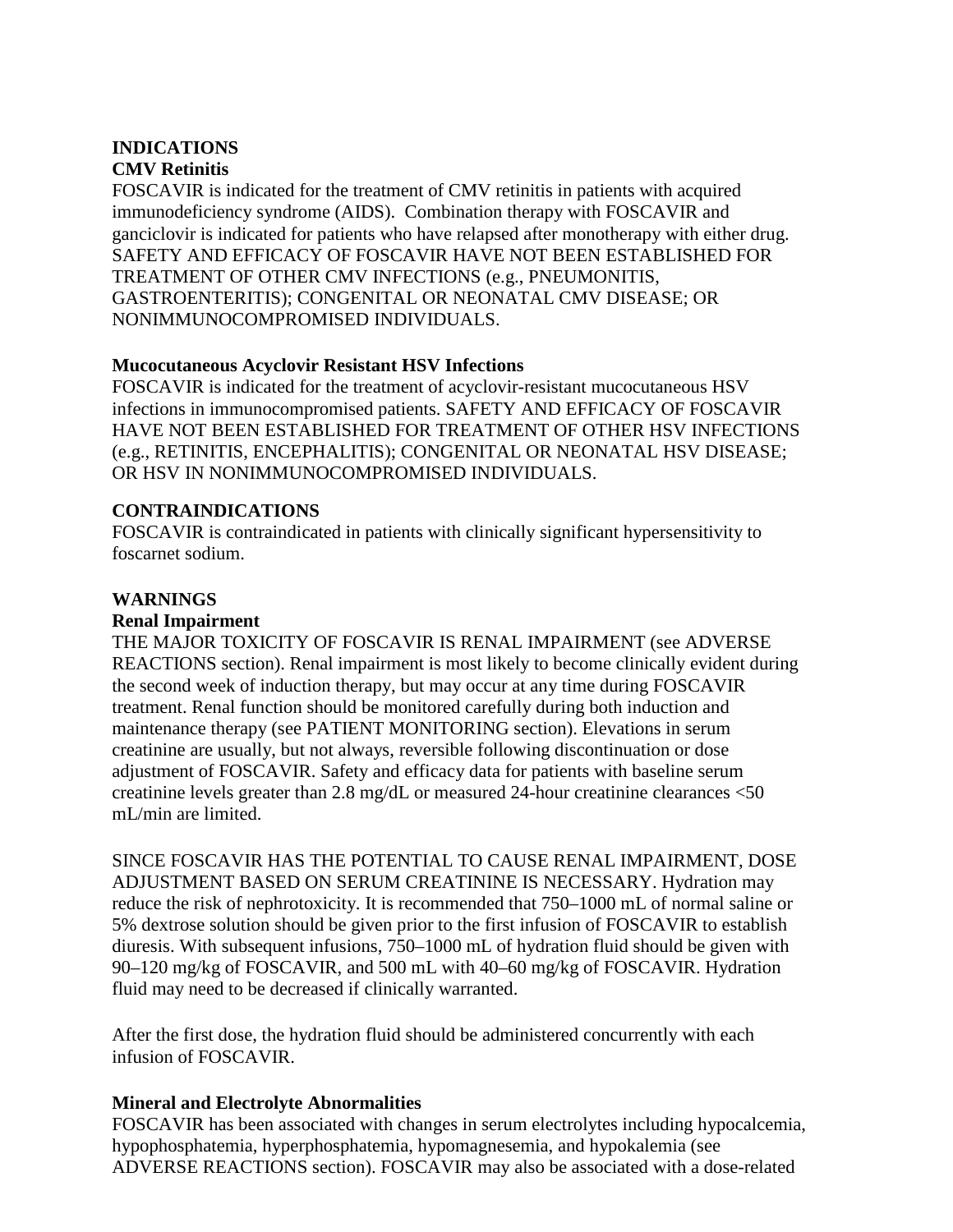decrease in ionized serum calcium which may not be reflected in total serum calcium. This effect is likely to be related to chelation of divalent metal ions such as calcium by foscarnet. Patients should be advised to report symptoms of low ionized calcium such as perioral tingling, numbness in the extremities and paresthesias. Particular caution and careful management of serum electrolytes is advised in patients with altered calcium or other electrolyte levels before treatment and especially in those with neurologic or cardiac abnormalities and those receiving other drugs known to influence minerals and electrolytes (see PATIENT MONITORING and Drug Interactions sections). Physicians should be prepared to treat these abnormalities and their sequelae such as tetany, seizures or cardiac disturbances. The rate of FOSCAVIR infusion may also affect the decrease in ionized calcium. **Therefore, an infusion pump must be used for administration to prevent rapid intravenous infusion (see DOSAGE AND ADMINISTRATION section).** Slowing the infusion rate may decrease or prevent symptoms.

#### **Seizures**

Seizures related to mineral and electrolyte abnormalities have been associated with FOSCAVIR treatment (see WARNING section; Mineral and Electrolyte Abnormalities). Several cases of seizures were associated with death. Cases of status epilepticus have been reported. Risk factors associated with seizures included impaired baseline renal function, low total serum calcium, and underlying CNS conditions.

#### **Hypersensitivity**

Serious acute hypersensitivity reactions (e.g., anaphylactic shock, urticaria, angioedema) have been reported postmarketing in patients receiving FOSCAVIR (see ADVERSE REACTIONS section). If such an acute reaction occurs, therapy should be discontinued and appropriate medical therapy immediately instituted.

## **QT prolongation and torsade de pointes**

FOSCAVIR has been associated with prolongation of the QT interval, an ECG abnormality that has been associated with torsades de pointes, which has been reported during postmarketing surveillance for FOSCAVIR (see ADVERSE REACTIONS section). Some of these patients had confounding risk factors such as underlying cardiac disease, electrolyte abnormalities and other concomitant medications.

Use with caution in patients who have a history of QT prolongation, in patients who are taking medications known to prolong the QT interval (see PRECAUTIONS section), in patients with electrolyte disturbances, or in patients who have other risk factors for QT prolongation. Electrocardiograms (ECGs) and measurement of electrolytes should be obtained prior to treatment initiation and periodically during treatment with FOSCAVIR.

## **PRECAUTIONS**

## **General**

Care must be taken to infuse solutions containing FOSCAVIR only into veins with adequate blood flow to permit rapid dilution and distribution to avoid local irritation (see DOSAGE AND ADMINISTRATION). Local irritation and ulcerations of penile epithelium have been reported in male patients receiving FOSCAVIR, possibly related to the presence of drug in the urine. Cases of male and female genital irritation/ulceration have been reported in patients receiving FOSCAVIR. Adequate hydration with close attention to personal hygiene may minimize the occurrence of such events.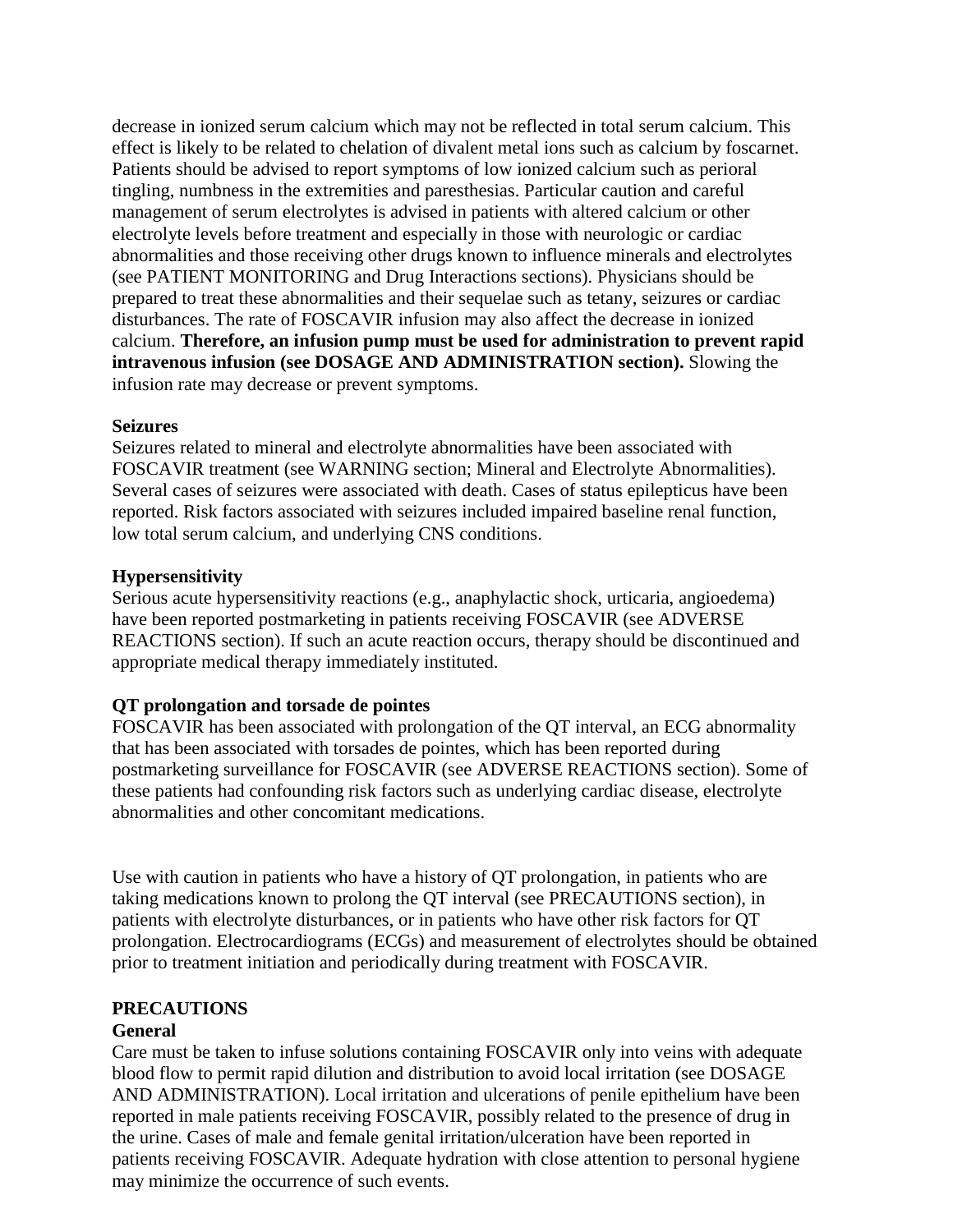Due to the sodium content of FOSCAVIR (240 micromoles (5.5 mg) of sodium per mL), avoid FOSCAVIR use when intravenous infusion of a large amount of sodium or water may not be tolerated (e.g. in patients with cardiomyopathy). FOSCAVIR should also be avoided in patients on a controlled sodium diet.

#### **Hematopoietic System**

Anemia has been reported in 33% of patients receiving FOSCAVIR in controlled studies. Granulocytopenia has been reported in 17% of patients receiving FOSCAVIR in controlled studies; however, only 1% (2/189) were terminated from these studies because of neutropenia.

#### **Information for Patients**

*CMV Retinitis:* Patients should be advised that FOSCAVIR is not a cure for CMV retinitis, and that they may continue to experience progression of retinitis during or following treatment. They should be advised to have regular ophthalmologic examinations.

*Mucocutaneous Acyclovir-Resistant HSV Infections:* Patients should be advised that FOSCAVIR is not a cure for HSV infections. While complete healing is possible, relapse occurs in most patients. Because relapse may be due to acyclovir-sensitive HSV, sensitivity testing of the viral isolate is advised. In addition, repeated treatment with FOSCAVIR has led to the development of resistance associated with poorer response. In the case of poor therapeutic response, sensitivity testing of the viral isolate also is advised.

*Effects on Ability to Drive and Use Machines:* Adverse effects such as dizziness and convulsions may occur during FOSCAVIR therapy. Patients who experience seizures, dizziness, somnolence or other adverse reactions that could result in impairment, should be advised to avoid driving or operating machinery.

*General:* Patients should be informed that the major toxicities of foscarnet are renal impairment, electrolyte disturbances, and seizures, and that dose modifications and possibly discontinuation may be required. The importance of close monitoring while on therapy must be emphasized. Patients should be advised of the importance of reporting to their physicians symptoms of perioral tingling, numbness in the extremities or paresthesias during or after infusion as possible symptoms of electrolyte abnormalities. Patients should also be advised to promptly report any cardiac symptoms. Should such symptoms occur, the infusion of FOSCAVIR should be stopped, appropriate laboratory samples for assessment of electrolyte concentrations obtained, and a physician consulted before resuming treatment. The rate of infusion must be no more than 1 mg/kg/minute. The potential for renal impairment may be minimized by accompanying FOSCAVIR administration with hydration adequate to establish and maintain a diuresis during dosing.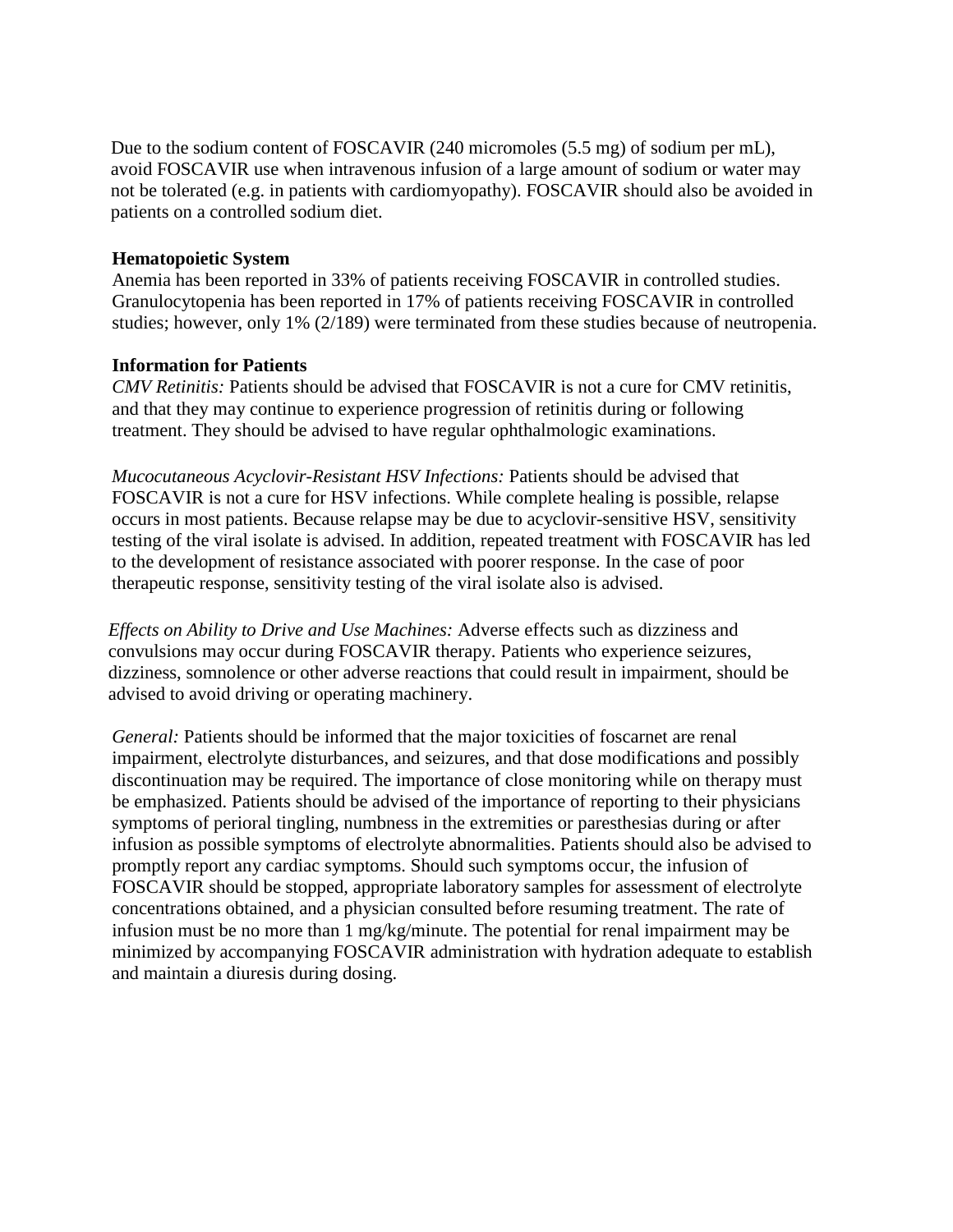## **Drug Interactions**

**A possible drug interaction of FOSCAVIR and intravenous pentamidine has been described. Concomitant treatment of four patients in the United Kingdom with FOSCAVIR and intravenous pentamidine may have caused hypocalcemia; one patient died with severe hypocalcemia. Toxicity associated with concomitant use of aerosolized pentamidine has not been reported.** Because FOSCAVIR can reduce serum levels of ionized calcium, extreme caution is advised when used concurrently with other drugs known to influence serum calcium levels (e.g., intravenous pentamidine). Renal impairment and symptomatic hypocalcemia have been observed during concurrent treatment with FOSCAVIR and intravenous pentamidine.

Because of foscarnet's tendency to cause renal impairment, the use of FOSCAVIR should be avoided in combination with potentially nephrotoxic drugs such as aminoglycosides, amphotericin B, cyclosporine, acyclovir, methotrexate, tacrolimus and intravenous pentamidine (see above) unless the potential benefits outweigh the risks to the patient.

When diuretics are indicated, thiazides are recommended over loop diuretics because the latter inhibit renal tubular secretion, and may impair elimination of FOSCAVIR, potentially leading to toxicity.

Abnormal renal function has been observed in clinical practice during the use of FOSCAVIR and ritonavir, or FOSCAVIR, ritonavir, and saquinavir. (See DOSAGE and ADMINISTRATION.)

Because of the risk of QT prolongation and the potential for torsades de pointes, the use of FOSCAVIR should be avoided in combination with agents known to prolong the QT interval including Class IA (e.g., quinidine or procainamide) or Class III (e.g., dofetilide, amiodarone, sotalol) antiarrhythmic agents, phenothiazines, tricyclic antidepressants, and certain macrolides and fluoroquinolones.

# **Carcinogenesis, Mutagenesis, Impairment of Fertility**

Carcinogenicity studies were conducted in rats and mice at oral doses of 500 mg/kg/day and 250 mg/kg/day. Oral bioavailability in unfasted rodents is < 20%. No evidence of oncogenicity was reported at plasma drug levels equal to 1/3 and 1/5, respectively, of those in humans (at the maximum recommended human daily dose) as measured by the area-underthe-time/concentration curve (AUC).

FOSCAVIR showed genotoxic effects in the BALB/3T3 *in vitro* transformation assay at concentrations greater than 0.5 mcg/mL and an increased frequency of chromosome aberrations in the sister chromatid exchange assay at 1000 mcg/mL. A high dose of foscarnet (350 mg/kg) caused an increase in micronucleated polychromatic erythrocytes *in vivo* in mice at doses that produced exposures (area under curve) comparable to that anticipated clinically.

# **Pregnancy**

There are no adequate and well-controlled studies of FOSCAVIR in pregnant women. Because animal reproduction studies are not always predictive of human response, this drug should be used during pregnancy only if clearly needed.

*Animal Data:* FOSCAVIR did not adversely affect fertility and general reproductive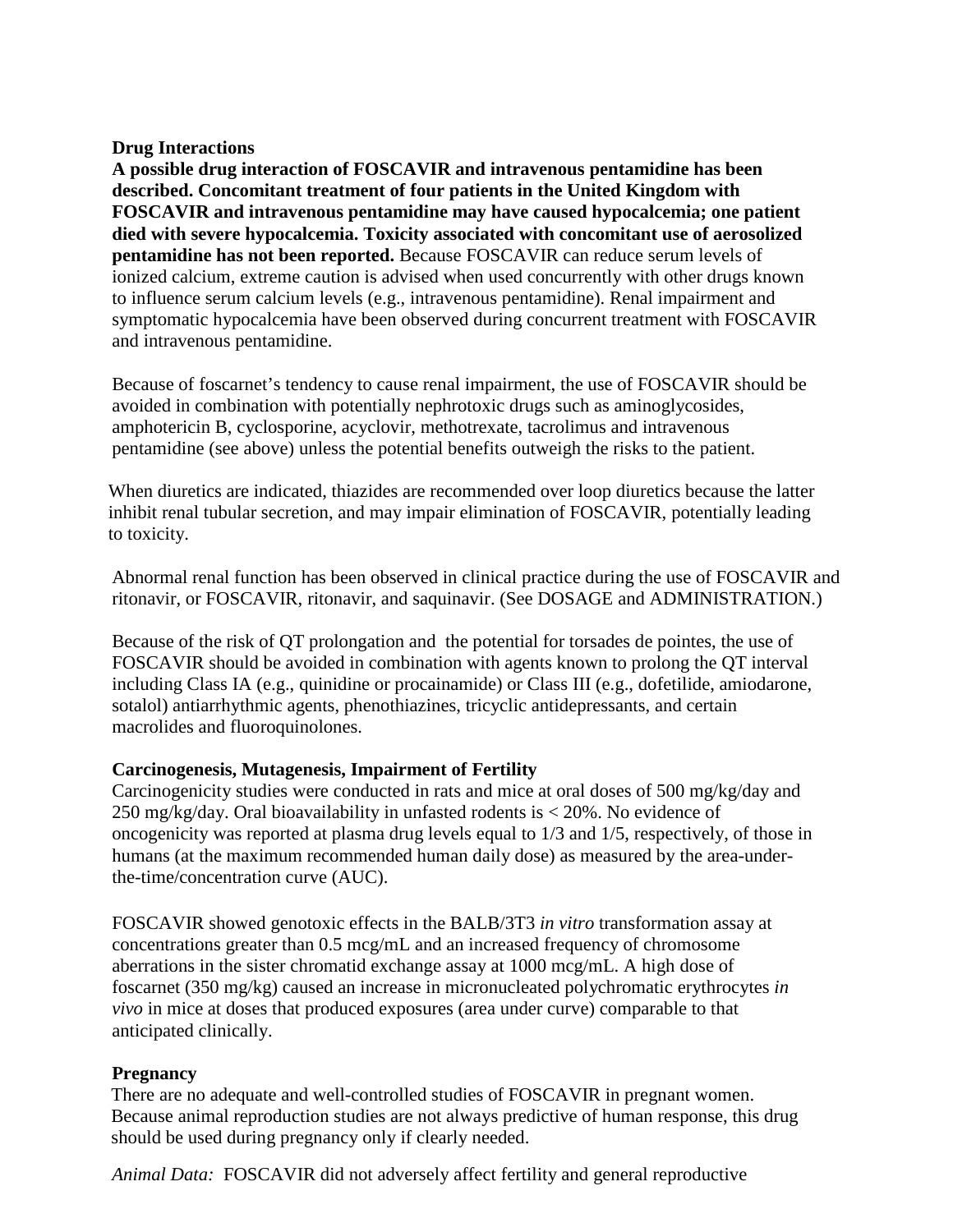performance in rats. The results of peri- and post-natal studies in rats were also negative. However, these studies used exposures that are inadequate to define the potential for impairment of fertility at human drug exposure levels.

Daily subcutaneous doses up to 75 mg/kg administered to female rats prior to and during mating, during gestation, and 21 days post-partum caused a slight increase  $(< 5\%$ ) in the number of skeletal anomalies compared with the control group. Daily subcutaneous doses up to 75 mg/kg administered to rabbits and 150 mg/kg administered to rats during gestation caused an increase in the frequency of skeletal anomalies/variations. On the basis of estimated drug exposure (as measured by AUC), the 150 mg/kg dose in rats and 75 mg/kg dose in rabbits were approximately one-eighth (rat) and one-third (rabbit) the estimated maximal daily human exposure. These studies are inadequate to define the potential teratogenicity at levels to which women will be exposed.

#### **Nursing Mothers**

It is not known whether FOSCAVIR is excreted in human milk; however, in lactating rats administered 75 mg/kg, FOSCAVIR was excreted in maternal milk at concentrations three times higher than peak maternal blood concentrations. Because of the potential for serious adverse events in nursing infants, a decision should be made whether to discontinue nursing or discontinue drug, taking into consideration the importance of the drug to the mother. The Centers for Disease Control and Prevention recommend that HIV-infected mothers not breastfeed their infants to avoid risking postnatal transmission of HIV.

#### **Pediatric Use**

The safety and effectiveness of FOSCAVIR in pediatric patients have not been established. FOSCAVIR is deposited in teeth and bone and deposition is greater in young and growing animals. FOSCAVIR has been demonstrated to adversely affect development of tooth enamel in mice and rats. The effects of this deposition on skeletal development have not been studied.

Since deposition in human bone has also been shown to occur, it is likely that it does so to a greater degree in developing bone in pediatric patients. Administration to pediatric patients should be undertaken only after careful evaluation and only if the potential benefits for treatment outweigh the risks.

## **Geriatric Use**

No studies of the efficacy or safety of FOSCAVIR in persons 65 years of age or older have been conducted. However, FOSCAVIR has been used in patients age 65 years of age and older. The pattern of adverse events seen in these patients is consistent across all age groups. This drug is known to be substantially excreted by the kidney, and the risk of toxic reactions to this drug may be greater in patients with impaired renal function. Because elderly patients are more likely to have decreased renal function, care should be taken in dose selection, and renal function should be monitored. (See DOSAGE AND ADMINISTRATION).

## **ADVERSE REACTIONS**

THE MAJOR TOXICITY OF FOSCAVIR IS RENAL IMPAIRMENT (see WARNINGS section). Approximately 33% of 189 patients with AIDS and CMV retinitis who received FOSCAVIR (60 mg/kg TID), without adequate hydration, developed significant impairment of renal function (serum creatinine  $\geq 2.0$  mg/dL). The incidence of renal impairment in subsequent clinical trials in which 1000 mL of normal saline or 5% dextrose solution was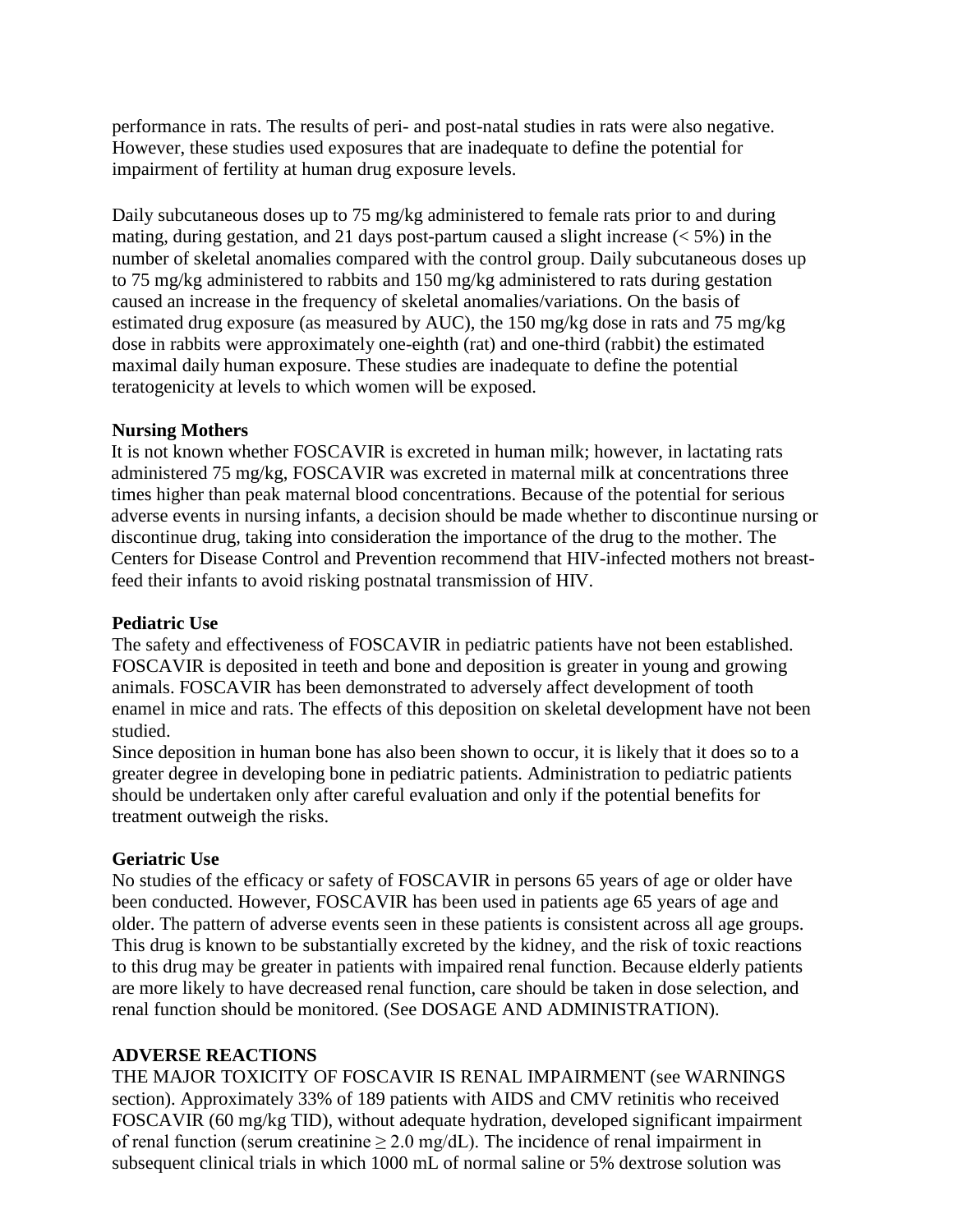given with each infusion of FOSCAVIR was 12% (34/280).

FOSCAVIR has been associated with changes in serum electrolytes including hypocalcemia (15–30%), hypophosphatemia (8–26%) and hyperphosphatemia (6%), hypomagnesemia (15– 30%), and hypokalemia (16–48%) (see WARNINGS section). The higher percentages were derived from those patients receiving hydration.

FOSCAVIR treatment was associated with seizures in 18/189 (10%) AIDS patients in the initial five controlled studies (see WARNINGS section). Risk factors associated with seizures included impaired baseline renal function, low total serum calcium, and underlying CNS conditions predisposing the patient to seizures. The rate of seizures did not increase with duration of treatment. Three cases were associated with overdoses of FOSCAVIR (see OVERDOSAGE section).

In five controlled U.S. clinical trials the most frequently reported adverse events in patients with AIDS and CMV retinitis are shown in Table 9. These figures were calculated without reference to drug relationship or severity.

| TABLE 9                                                              |
|----------------------------------------------------------------------|
| <b>Adverse Events Reported in Five Controlled US Clinical Trials</b> |

|                 | $n = 189$ |                                | $n = 189$ |
|-----------------|-----------|--------------------------------|-----------|
| Fever           | 65%       | <b>Abnormal Renal Function</b> | 27%       |
| <b>Nausea</b>   | 47%       | <b>Vomiting</b>                | 26%       |
| Anemia          | 33%       | Headache                       | 26%       |
| <b>Diarrhea</b> | 30%       | <b>Seizures</b>                | 10%       |

From the same controlled studies, adverse events categorized by investigator as "severe" are shown in Table 10. Although death was specifically attributed to FOSCAVIR in only one case, other complications of FOSCAVIR (i.e., renal impairment, electrolyte abnormalities, and seizures) may have contributed to patient deaths (see WARNINGS section).

## **TABLE 10 Severe Adverse Events**

|                                | $n = 189$ |
|--------------------------------|-----------|
| <b>Death</b>                   | 14%       |
| <b>Abnormal Renal Function</b> | 14%       |
| <b>Marrow Suppression</b>      | 10%       |
| Anemia                         | 9%        |
| <b>Seizures</b>                | 7%        |

From the five initial U.S. controlled trials of FOSCAVIR, the following list of adverse events has been compiled regardless of causal relationship to FOSCAVIR. Evaluation of these reports was difficult because of the diverse manifestations of the underlying disease and because most patients received numerous concomitant medications.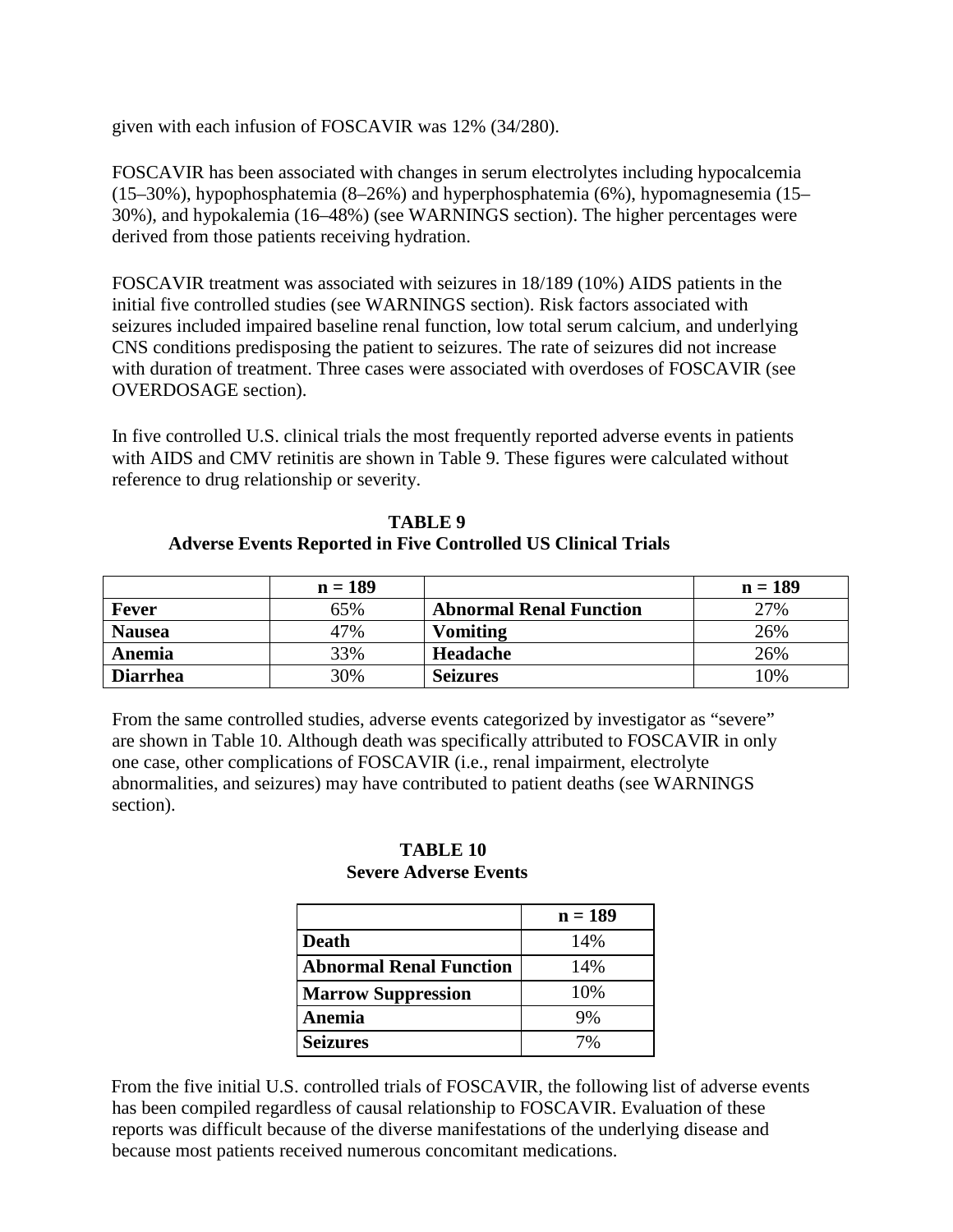## **Incidence of 5% or Greater**

*Body as a Whole:* fever, fatigue, rigors, asthenia, malaise, pain, infection, sepsis, death *Central and Peripheral Nervous System:* headache, paresthesia, dizziness, involuntary muscle contractions, hypoesthesia, neuropathy, seizures including grand mal seizures (see WARNINGS)

*Gastrointestinal System:* anorexia, nausea, diarrhea, vomiting, abdominal pain *Hematologic:* anemia, granulocytopenia, leukopenia, neutropenia (see PRECAUTIONS) *Metabolic and Nutritional:* mineral and electrolyte imbalances (see WARNINGS) including hypokalemia, hypocalcemia, hypomagnesemia, hypophosphatemia, hyperphosphatemia

*Psychiatric:* depression, confusion, anxiety

*Respiratory System:* coughing, dyspnea

*Skin and Appendages:* rash, increased sweating

*Urinary System:* alterations in renal function including increased serum creatinine, decreased creatinine clearance, and abnormal renal function (see WARNINGS)

*Special Senses:* vision abnormalities

# **Incidence between 1% and 5%**

*Application Site:* injection site pain, injection site inflammation

*Body as a Whole:* back pain, chest pain (including reports of transient chest pain as part of infusion reactions), edema, influenza-like symptoms, bacterial infections, moniliasis, fungal infections, abscess

*Cardiovascular:* hypertension, palpitations, ECG abnormalities including sinus tachycardia, first degree AV block and non-specific ST-T segment changes, hypotension, flushing, cerebrovascular disorder (see WARNINGS)

*Central and Peripheral Nervous System:* tremor, ataxia, dementia, stupor, generalized spasms, sensory disturbances, meningitis, aphasia, abnormal coordination, leg cramps, EEG abnormalities (see WARNINGS)

*Gastrointestinal:* constipation, dysphagia, dyspepsia, rectal hemorrhage, dry mouth, melena, flatulence, ulcerative stomatitis, pancreatitis

*Hematologic:* thrombocytopenia, platelet abnormalities, thrombosis, white blood cell abnormalities, lymphadenopathy

*Liver and Biliary:* abnormal A-G ratio, abnormal hepatic function, increased SGPT, increased SGOT

*Metabolic and Nutritional:* hyponatremia, decreased weight, increased alkaline phosphatase, increased LDH, increased BUN, acidosis, cachexia, thirst

*Musculo-Skeletal:* arthralgia, myalgia

*Neoplasms:* lymphoma-like disorder, sarcoma

*Psychiatric:* insomnia, somnolence, nervousness, amnesia, agitation, aggressive reaction, hallucination

*Respiratory System:* pneumonia, sinusitis, pharyngitis, rhinitis, respiratory disorders, respiratory insufficiency, pulmonary infiltration, stridor, pneumothorax, hemoptysis, bronchospasm

*Skin and Appendages:* pruritus, skin ulceration, seborrhea, erythematous rash, maculopapular rash, skin discoloration

*Special Senses:* taste perversions, eye abnormalities, eye pain, conjunctivitis *Urinary System:* albuminuria, dysuria, polyuria, urethral disorder, urinary retention, urinary tract infections, acute renal failure, nocturia, facial edema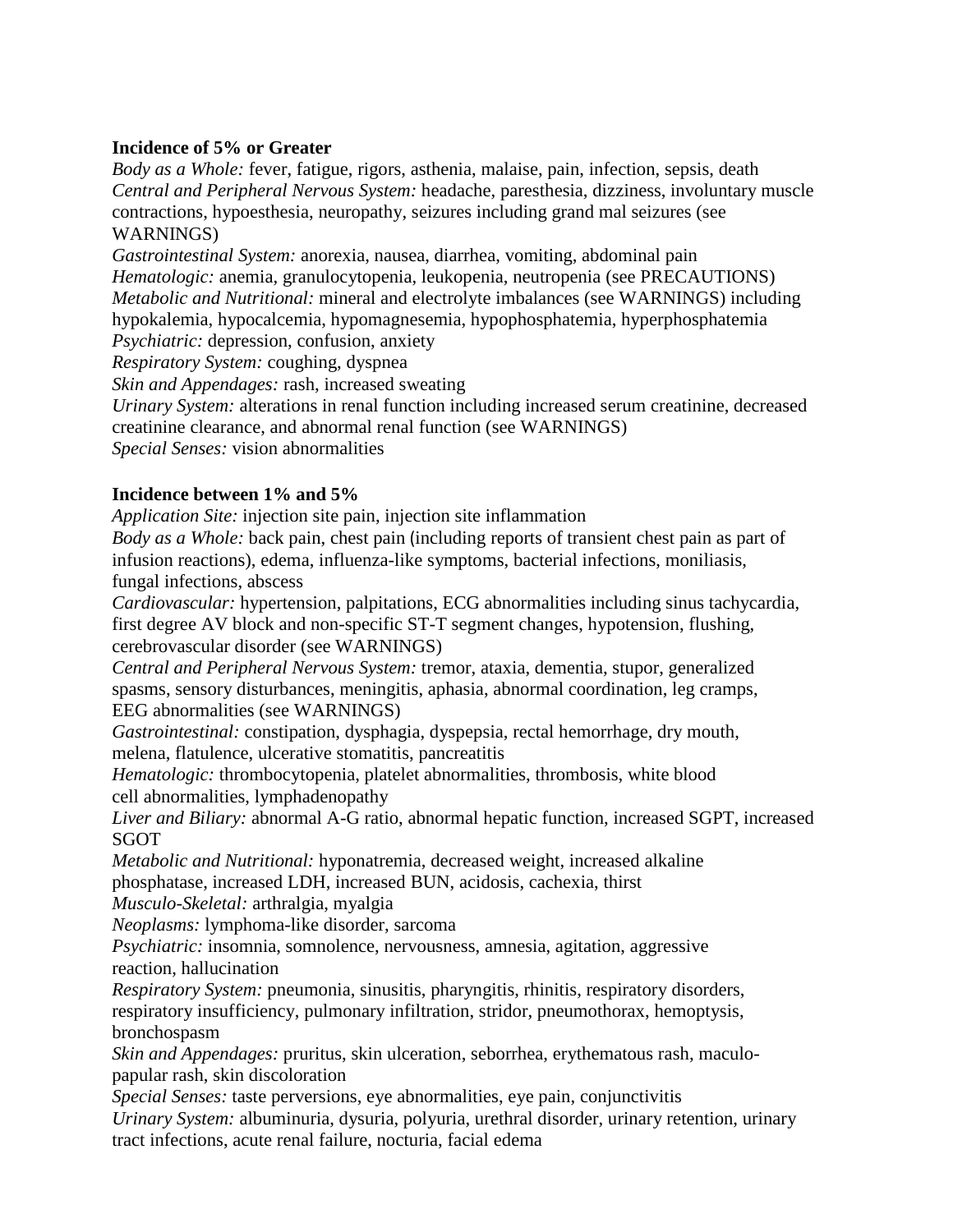Selected adverse events occurring at a rate of less than 1% in the five initial U.S. controlled clinical trials of FOSCAVIR include: syndrome of inappropriate antidiuretic hormone secretion, pancytopenia, hematuria, dehydration, hypoproteinemia, increases in amylase and creatinine phosphokinase, cardiac arrest, coma, and other cardiovascular and neurologic complications.

Selected adverse event data from the Foscarnet vs. Ganciclovir CMV Retinitis Trial (FGCRT), performed by the Studies of the Ocular Complications of AIDS (SOCA) Research Group, are shown in Table 11 (see CLINICAL TRIALS section).

## **TABLE 11**

| <b>EVENT</b>                                                            | <b>GANCICLOVIR</b> |                    | <b>FOSCARNET</b> |                  |                    |        |
|-------------------------------------------------------------------------|--------------------|--------------------|------------------|------------------|--------------------|--------|
|                                                                         | No. of<br>Events   | No. of<br>Patients | Rates†           | No. of<br>Events | No. of<br>Patients | Rates† |
| Absolute neutrophil count<br>decreasing to <0.50 x $10^9$ per liter     | 63                 | 41                 | 1.30             | 31               | 17                 | 0.72   |
| Serum creatinine increasing to<br>$>260$ µmol per liter ( $>2.9$ mg/dL) | 6                  | $\overline{4}$     | 0.12             | 13               | 9                  | 0.30   |
| Seizure ‡                                                               | 21                 | 13                 | 0.37             | 19               | 13                 | 0.37   |
| Catheterization-related infection                                       | 49                 | 27                 | 1.26             | 51               | 28                 | 1.46   |
| Hospitalization                                                         | 209                | 91                 | 4.74             | 202              | 75                 | 5.03   |

#### **FGCRT: Selected Adverse Events\***

\* Values for the treatment groups refer only to patients who completed at least one follow-up visit – i.e., 133 to 119 patients in the ganciclovir group and 93 to 100 in the foscarnet group. "Events" denotes all events observed and "patients" the number of patients with one or more of the indicated events.

†Per person-year at risk

‡Final frozen SOCA I database dated October 1991

Selected adverse events from ACTG Study 228 (CRRT) comparing combination therapy with FOSCAVIR or ganciclovir monotherapy are shown in Table 12. The most common reason for a treatment change in patients assigned to either FOSCAVIR or ganciclovir was retinitis progression. The most frequent reason for a treatment change in the combination treatment group was toxicity.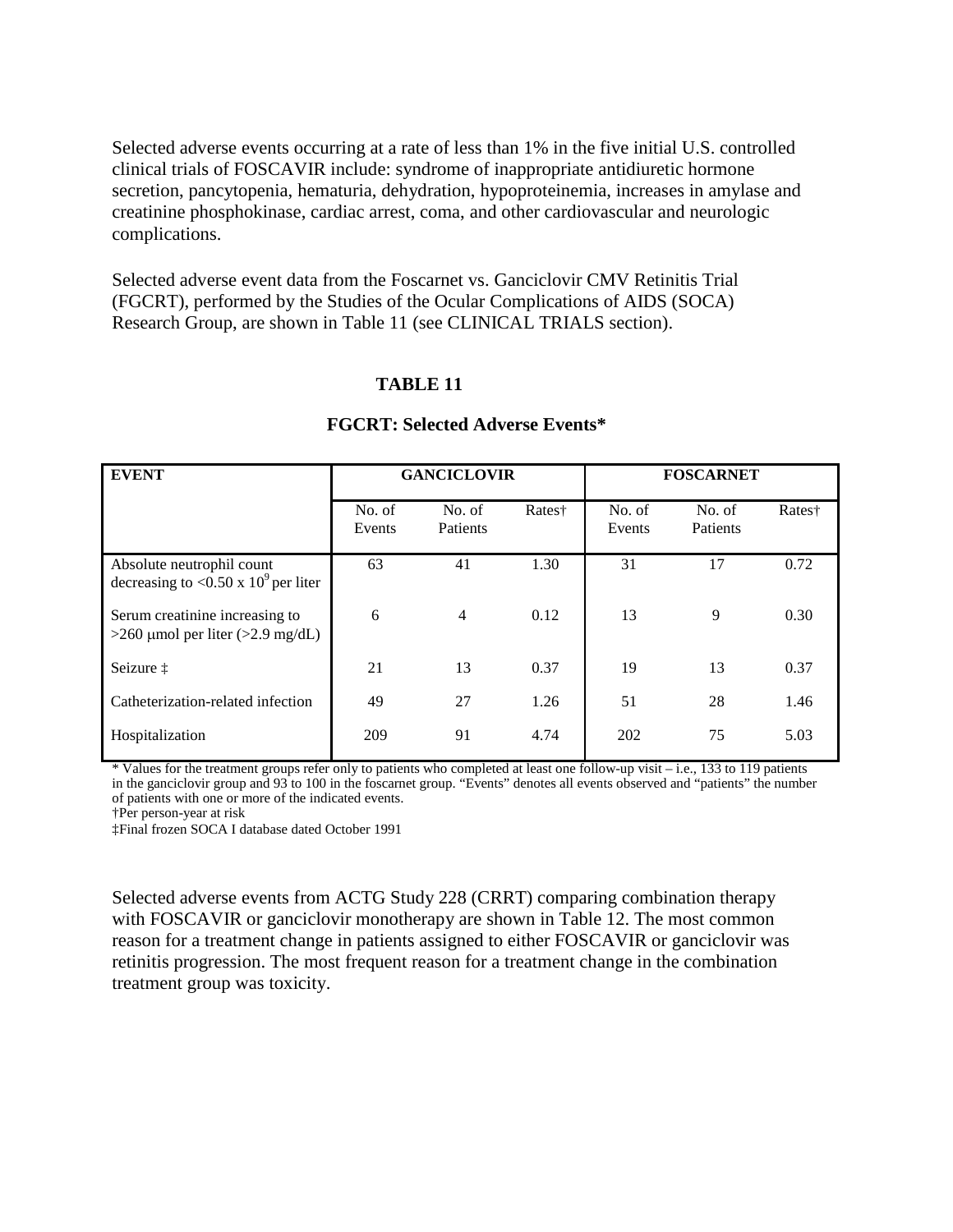|                                                                                      | Foscavir<br>$N=88$ |                    | Ganciclovir<br>$N=93$ |                | Combination<br>$N=93$ |              |               |              |              |
|--------------------------------------------------------------------------------------|--------------------|--------------------|-----------------------|----------------|-----------------------|--------------|---------------|--------------|--------------|
|                                                                                      | No.<br>Events      | No.<br>Pts.*       | Rate†                 | No.<br>Events  | No.<br>Pts.*          | Rate†        | No.<br>Events | No.<br>Pts.* | Rate†        |
| Anemia (Hgb <70g/L)                                                                  | 11                 | $\overline{7}$     | 0.20                  | 9              | $\overline{7}$        | 0.14         | 19            | 15           | 0.33         |
| Neutropenia‡<br>ANC < $0.75 \times 10^9$ cells/L<br>ANC < $0.50 \times 10^9$ cells/L | 86<br>50           | 32<br>25           | 1.53<br>0.91          | 95<br>49       | 41<br>28              | 1.51<br>0.80 | 107<br>50     | 51<br>28     | 1.91<br>0.85 |
| Thrombocytopenia<br>Platelets <50 x $10^9$ /L<br>Platelets <20 x $10^9$ /L           | 28<br>$\mathbf{1}$ | 14<br>$\mathbf{1}$ | 0.50<br>0.01          | 19<br>6        | 8<br>$\overline{2}$   | 0.43<br>0.05 | 40<br>7       | 15<br>6      | 0.56<br>0.18 |
| Nephrotoxicity<br>Creatinine $>260$<br>$\mu$ mol/L (>2.9 mg/dL)                      | 9                  | $\overline{7}$     | 0.15                  | 10             | $\boldsymbol{7}$      | 0.17         | 11            | 10           | 0.20         |
| Seizures                                                                             | 6                  | 6                  | 0.17                  | $\overline{7}$ | 6                     | 0.15         | 10            | 5            | 0.18         |
| Hospitalizations                                                                     | 86                 | 53                 | 1.86                  | 111            | 59                    | 2.36         | 118           | 64           | 2.36         |

# **TABLE 12 CRRT: Selected Adverse Events**

 $*$  Pts. = patients with event;  $\dagger$ Rate = events/person/year;  $\ddagger$ ANC = absolute neutrophil count

Adverse events that have been reported in post-marketing surveillance include: administration site extravasation, localized edema, hypersensitivity reactions (including anaphylactic shock, urticaria and angioedema) (see WARNINGS section), gastrointestinal hemorrhage, increased lipase, glomerulonephritis, nephrotic syndrome, proteinuria, status epilepticus, ventricular arrhythmia, prolongation of QT interval, torsade de pointes (see WARNINGS section), gamma GT increased, diabetes insipidus (usually nephrogenic), renal calculus, Fanconi syndrome acquired, renal tubular acidosis, renal tubular necrosis, crystal-induced nephropathy, hypercalcemia, hypernatremia, esophageal ulceration and muscle disorders including myopathy, myositis, muscle weakness and rare cases of rhabdomyolysis. Cases of vesiculobullous eruptions including erythema multiforme, toxic epidermal necrolysis, and Stevens-Johnson syndrome have been reported. In most cases, patients were taking other medications that have been associated with toxic epidermal necrolysis or Stevens-Johnson syndrome.

## **OVERDOSAGE**

In controlled clinical trials performed in the United States, overdosage with FOSCAVIR was reported in 10 out of 189 patients. All 10 patients experienced adverse events and all except one made a complete recovery. One patient died after receiving a total daily dose of 12.5 g for three days instead of the intended 10.9 g. The patient suffered a grand mal seizure and became comatose. Three days later the patient expired with the cause of death listed as respiratory/cardiac arrest. The other nine patients received doses ranging from 1.14 times to 8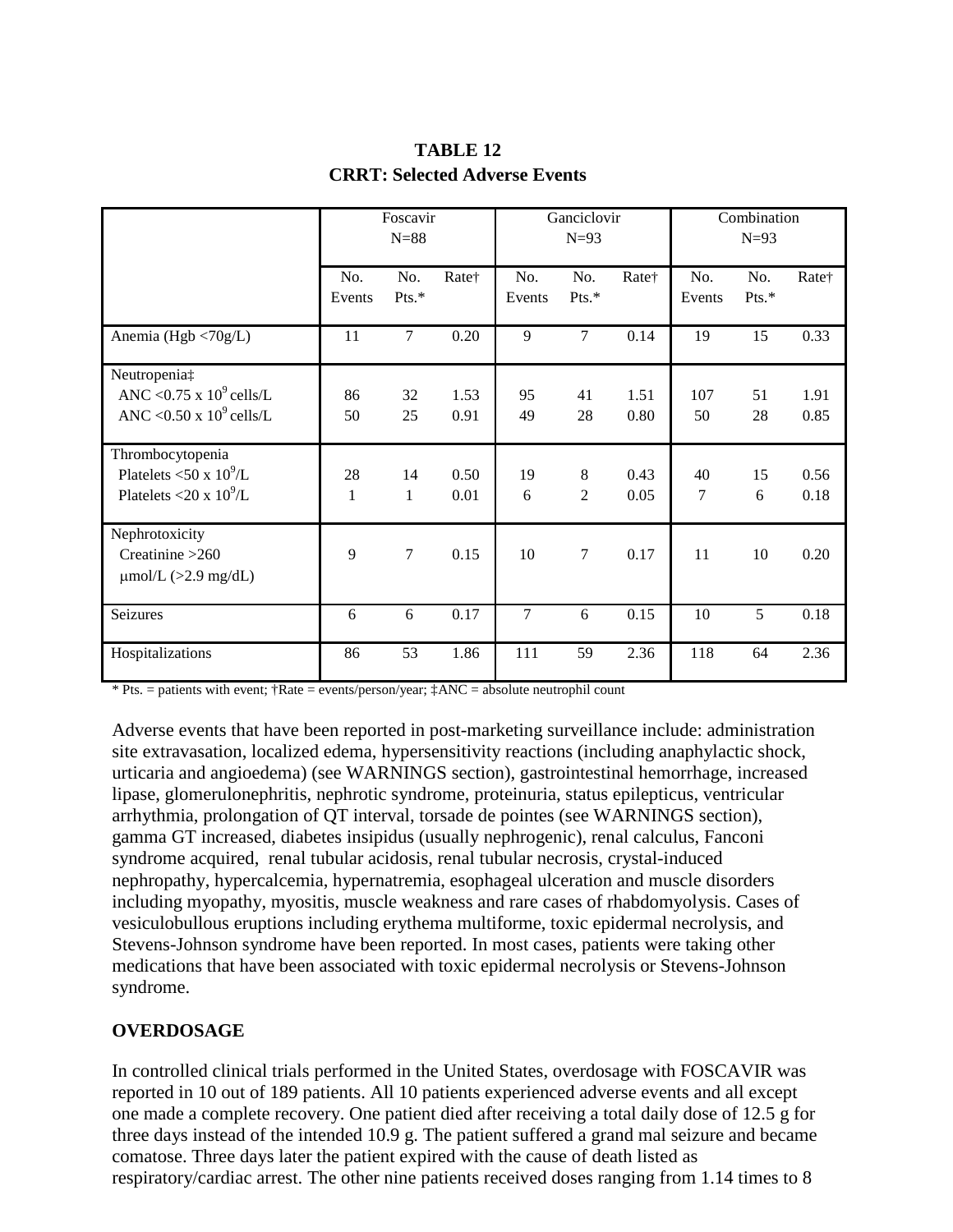times their recommended doses with an average of 4 times their recommended doses. Overall, three patients had seizures, three patients had renal function impairment, four patients had paresthesias either in limbs or periorally, and five patients had documented electrolyte disturbances primarily involving calcium and phosphate.

Overdose (up to 20 times the recommended dose) has been reported in post-marketing use of FOSCAVIR. Some of these post-marketing reports were relative overdoses in that the dose of FOSCAVIR had not been adjusted in patients with a reduced renal function. The pattern of adverse events associated with a FOSCAVIR overdose is consistent with the known adverse event profile of the drug.

There is no specific antidote for FOSCAVIR overdose. Hemodialysis and hydration may be of benefit in reducing drug plasma levels in patients who receive an overdosage of FOSCAVIR, but the effectiveness of these interventions has not been evaluated. The patient should be observed for signs and symptoms of renal impairment and electrolyte imbalance. Medical treatment should be instituted if clinically warranted.

## **DOSAGE AND ADMINISTRATION**

**CAUTION - DO NOT ADMINISTER FOSCAVIR BY RAPID OR BOLUS INTRAVENOUS INJECTION. THE TOXICITY OF FOSCAVIR MAY BE INCREASED AS A RESULT OF EXCESSIVE PLASMA LEVELS. CARE SHOULD BE TAKEN TO AVOID UNINTENTIONAL OVERDOSE BY CAREFULLY CONTROLLING THE RATE OF INFUSION. THEREFORE, AN INFUSION PUMP MUST BE USED. IN SPITE OF THE USE OF AN INFUSION PUMP, OVERDOSES HAVE OCCURRED.**

#### **ADMINISTRATION**

#### **Instructions for Administration and Preparation**

FOSCAVIR is administered by controlled intravenous infusion, either by using a central venous line or by using a peripheral vein. The rate of infusion must be no more than 1 mg/kg/minute. An individualized dose of FOSCAVIR should be calculated on the basis of body weight (mg/kg), renal function, indication of use and dosing frequency (refer to DOSAGE subsection). *To reduce the risk of nephrotoxicity, creatinine clearance (mL/min/kg) should be calculated even if serum creatinine is within the normal range, and doses should be adjusted accordingly.*

An individualized dose at the required concentration (24 mg/mL or 12 mg/mL) for the route of administration (central line or peripheral line) needs to be aseptically prepared prior to dispensing. The standard 24 mg/mL solution may be used with or without dilution when using a central venous catheter for infusion. When a peripheral vein catheter is used, the 24 mg/mL injection **must be diluted** to a 12 mg/mL concentration with 5% dextrose in water or with a normal saline solution prior to administration to avoid local irritation of peripheral veins. Dilutions and/or removals of excess quantities should be accomplished under aseptic conditions. Solutions thus prepared should be used within 24 hours of first entry into a sealed bottle or infusion bag.

## **Hydration**

Hydration may reduce the risk of nephrotoxicity. Clinically dehydrated patients should have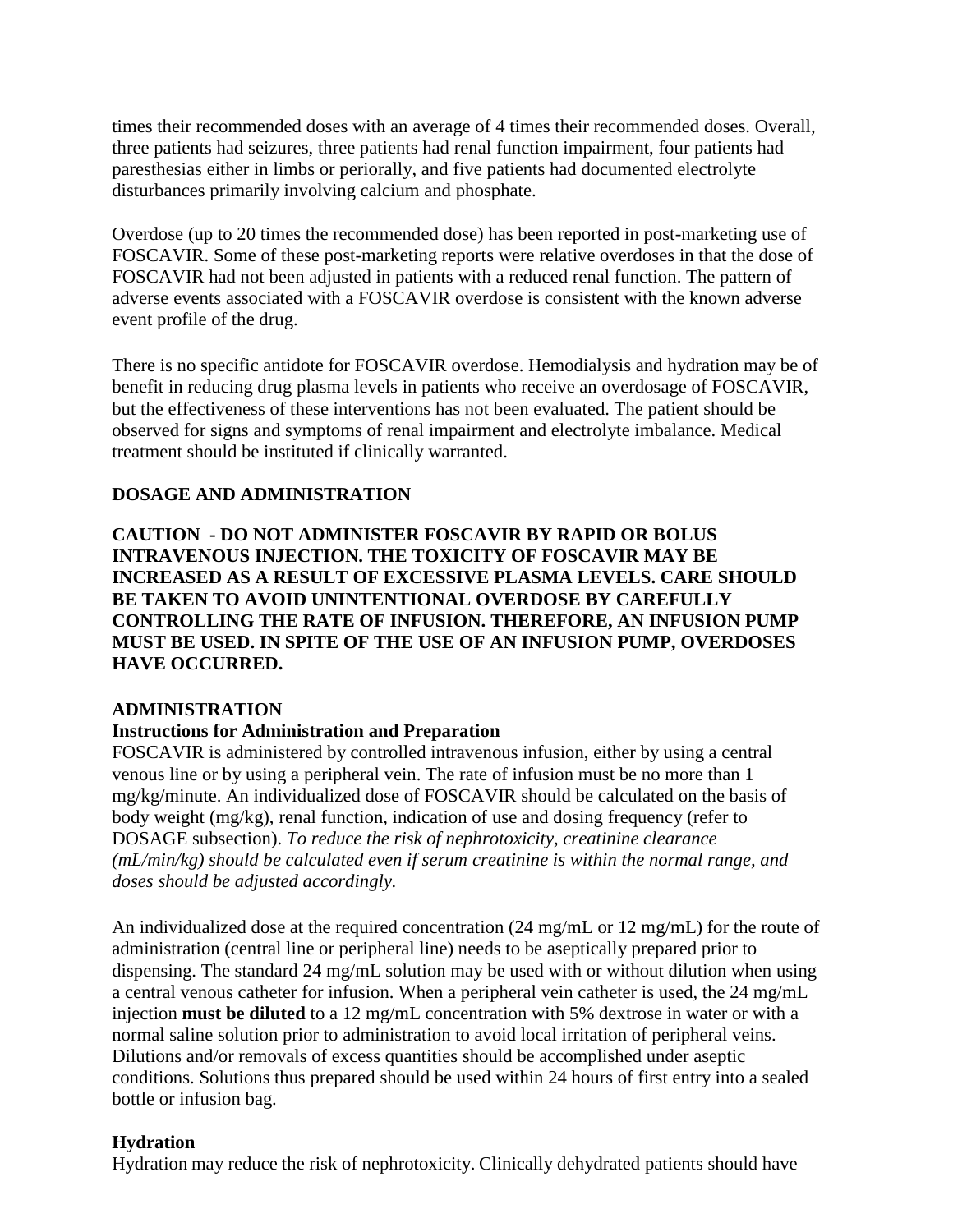their condition corrected before initiating FOSCAVIR therapy. It is recommended that 750– 1000 mL of normal saline or 5% dextrose solution should be given prior to the first infusion of FOSCAVIR to establish diuresis. With subsequent infusions, 750–1000 mL of hydration fluid should be given with 90–120 mg/kg of FOSCAVIR, and 500 mL with 40–60 mg/kg of FOSCAVIR. Hydration fluid may need to be decreased if clinically warranted. Oral rehydration with similar regimens may be considered in certain patients.

After the first dose, the hydration fluid should be administered concurrently with each infusion of FOSCAVIR.

## **Compatibility With Other Solutions/Drugs**

Other drugs and supplements can be administered to a patient receiving FOSCAVIR. However, care must be taken to ensure that FOSCAVIR is only administered with normal saline or 5% dextrose solution and that no other drug or supplement is administered concurrently via the same catheter. Foscarnet has been reported to be chemically incompatible with 30% dextrose, amphotericin B, and solutions containing calcium such as Ringer's lactate and TPN. Physical incompatibility with other IV drugs has also been reported including acyclovir sodium, ganciclovir, trimetrexate glucuronate, pentamidine isethionate, vancomycin, trimethoprim/sulfamethoxazole, diazepam, midazolam, digoxin, phenytoin, leucovorin, and proclorperazine. Because of foscarnet's chelating properties, a precipitate can potentially occur when divalent cations are administered concurrently in the same catheter.

Parenteral drug products must be inspected visually for particulate matter and discoloration prior to administration whenever the solution and container permit. Solutions that are discolored or contain particulate matter should not be used.

## **Accidental Exposure**

Accidental skin and eye contact with foscarnet sodium solution may cause local irritation and burning sensation. If accidental contact occurs, the exposed area should be flushed with water.

## **DOSAGE**

# **THE RECOMMENDED DOSAGE, FREQUENCY, OR INFUSION RATES SHOULD NOT BE EXCEEDED. ALL DOSES MUST BE INDIVIDUALIZED FOR PATIENTS' RENAL FUNCTION.**

## **Induction Treatment**

The recommended initial dose of FOSCAVIR for patients with normal renal function is:

• For CMV retinitis patients, either 90 mg/kg (1-1/2 to 2 hour infusion) every twelve hours or 60 mg/kg (minimum one hour infusion) every eight hours over 2-3 weeks depending on clinical response.

• For acyclovir-resistant HSV patients, 40 mg/kg (minimum one hour infusion) either every 8 or 12 hours for 2-3 weeks or until healed.

An infusion pump must be used to control the rate of infusion. Adequate hydration is recommended to establish a diuresis (see Hydration for recommendation), both prior to and during treatment to minimize renal toxicity (see WARNINGS), provided there are no clinical contraindications.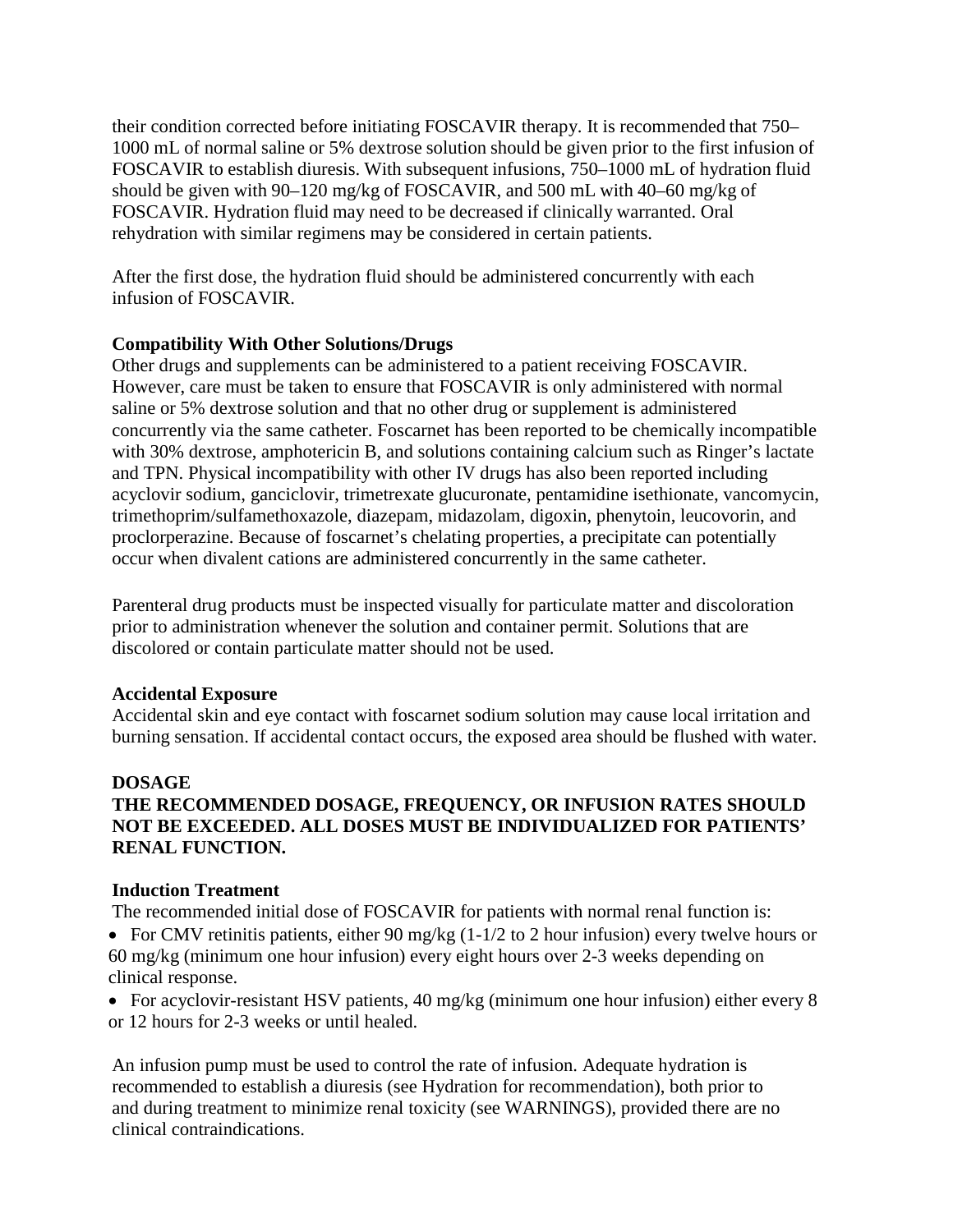## **Maintenance Treatment**

Following induction treatment the recommended maintenance dose of FOSCAVIR for CMV retinitis is 90 mg/kg/day to 120 mg/kg/day (individualized for renal function) given as an intravenous infusion over 2 hours. Because the superiority of the 120 mg/kg/day has not been established in controlled trials, and given the likely relationship of higher plasma foscarnet levels to toxicity, it is recommended that most patients be started on maintenance treatment with a dose of 90 mg/kg/day. Escalation to 120 mg/kg/day may be considered should early reinduction be required because of retinitis progression. Some patients who show excellent tolerance to FOSCAVIR may benefit from initiation of maintenance treatment at 120 mg/kg/day earlier in their treatment.

An infusion pump must be used to control the rate of infusion with all doses. Again, hydration to establish diuresis both prior to and during treatment is recommended to minimize renal toxicity, provided there are no clinical contraindications (see WARNINGS).

Patients who experience progression of retinitis while receiving FOSCAVIR maintenance therapy may be retreated with the induction and maintenance regimens given above or with a combination of FOSCAVIR and ganciclovir (see CLINICAL TRIALS section). **Because of physical incompatibility, FOSCAVIR and ganciclovir must NOT be mixed.**

## **Use in Patients with Abnormal Renal Function**

FOSCAVIR should be used with caution in patients with abnormal renal function because reduced plasma clearance of foscarnet will result in elevated plasma levels (see CLINICAL PHARMACOLOGY). In addition, FOSCAVIR has the potential to further impair renal function (see WARNINGS). Safety and efficacy data for patients with baseline serum creatinine levels greater than 2.8 mg/dL or measured 24-hour creatinine clearances < 50 mL/min are limited.

Renal function must be monitored carefully at baseline and during induction and maintenance therapy with appropriate dose adjustments for FOSCAVIR as outlined below (see Dose Adjustment and PATIENT MONITORING). During FOSCAVIR therapy if creatinine clearance falls below the limits of the dosing nomograms (0.4 mL/min/kg), FOSCAVIR should be discontinued, the patient hydrated, and monitored daily until resolution of renal impairment is ensured.

FOSCAVIR is not recommended in patients undergoing hemodialysis because dosage guidelines have not been established.

#### **Dose Adjustment**

FOSCAVIR dosing must be individualized according to the patient's renal function status. Refer to Table 13 below for recommended doses and adjust the dose as indicated. Even patients with serum creatinine in the normal range may require dose adjustment; therefore, the dose should be calculated at baseline and frequently thereafter.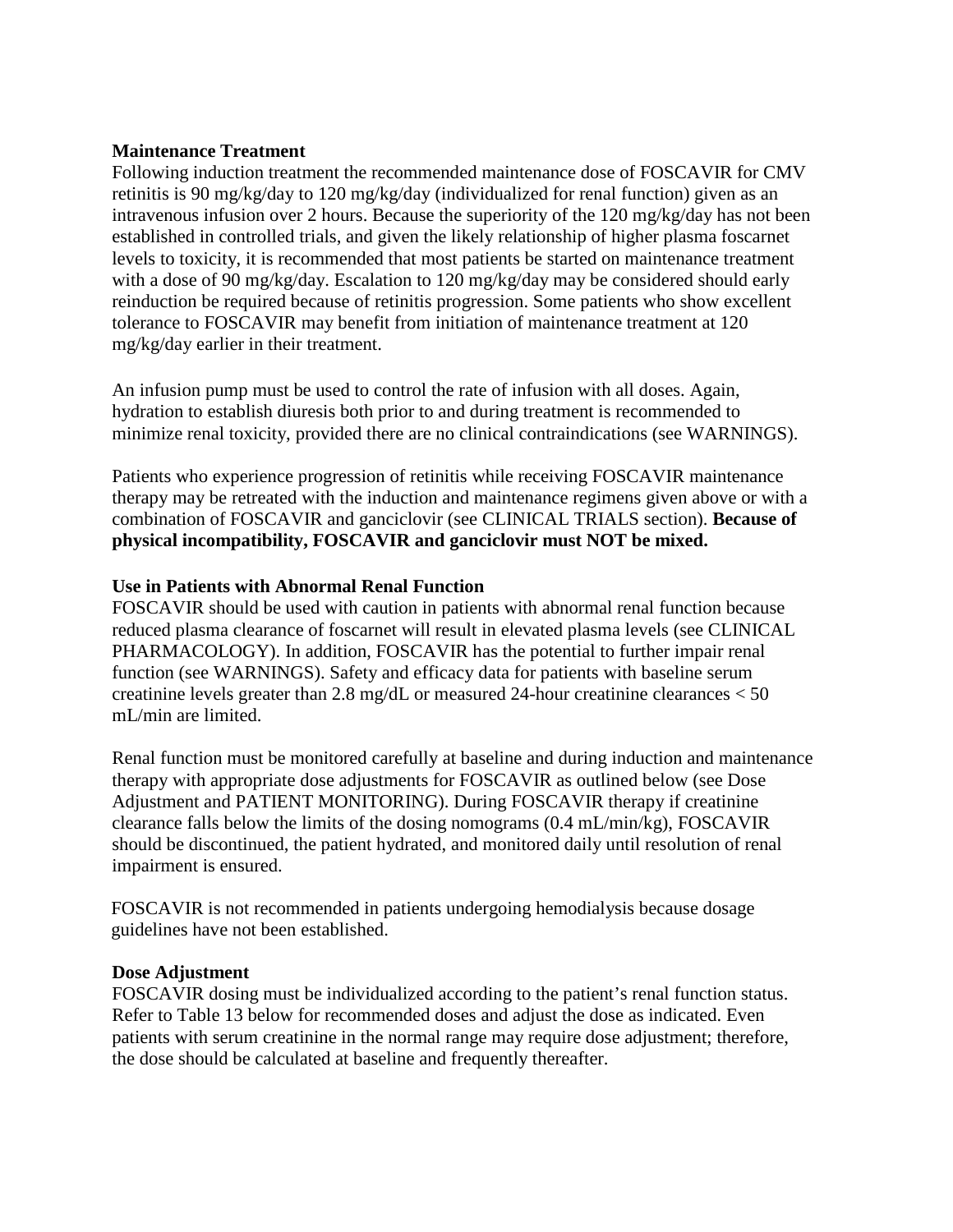To use this dosing guide, actual 24-hour creatinine clearance (mL/min) must be divided by body weight (kg), or the estimated creatinine clearance in mL/min/kg can be calculated from serum creatinine (mg/dL) using the following formula (modified Cockcroft and Gault equation):

For males:  $140 - age$  (x 0.85 for females) = mL/min/kg Serum creatinine x 72

#### **TABLE 13**

#### **FOSCAVIR Dosage Guide Induction**

|                            |                                           | <b>HSV: Equivalent to</b> | <b>CMV: Equivalent to</b> |                 |  |  |
|----------------------------|-------------------------------------------|---------------------------|---------------------------|-----------------|--|--|
| <b>CrCI</b><br>(mL/min/kg) | 80 mg/kg/day total<br>120 mg/kg/day total |                           | 180 mg/kg/day total       |                 |  |  |
|                            | $(40 \text{ mg/kg } Q12h)$                | $(40 \text{ mg/kg Q8h})$  | $(60 \text{ mg/kg Q8h})$  | (90 mg/kg Q12h) |  |  |
| >1.4                       | 40 Q12h                                   | 40 Q8h                    | 60 Q8h                    | 90 Q12h         |  |  |
| $>1.0 - 1.4$               | 30 Q12h                                   | 30 Q8h                    | 45 Q8h                    | 70 Q12h         |  |  |
| $>0.8-1.0$                 | 20 Q12h                                   | 35 Q12h                   | 50 Q12h                   | 50 Q12h         |  |  |
| $>0.6-0.8$                 | 35 Q24h                                   | 25 Q12h                   | 40 Q12h                   | 80 Q24h         |  |  |
| $>0.5-0.6$                 | 25 Q24h                                   | 40 Q24h                   | 60 Q24h                   | 60 Q24h         |  |  |
| $>0.4-0.5$                 | 20 Q24h                                   | 35 Q24h                   | 50 Q24h                   | 50 Q24h         |  |  |
| < 0.4                      | Not recommended                           | Not recommended           | Not recommended           | Not recommended |  |  |

## **Maintenance**

|                            | <b>CMV: Equivalent to</b>    |                               |  |  |
|----------------------------|------------------------------|-------------------------------|--|--|
| <b>CrCI</b><br>(mL/min/kg) | 90 mg/kg/day<br>(once daily) | 120 mg/kg/day<br>(once daily) |  |  |
| >1.4                       | 90 Q24h                      | 120 Q24h                      |  |  |
| $>$ *1.0 – 1.4             | 70 Q24h                      | 90 Q24h                       |  |  |
| $>$ *0.8 – 1.0             | 50 Q24h                      | 65 Q24h                       |  |  |
| $>$ *0.6 – 0.8             | 80 Q48h                      | 105 Q48h                      |  |  |
| $>$ *0.5 – 0.6             | 60 Q48h                      | 80 Q48h                       |  |  |
| $>10.4 - 0.5$              | 50 Q48h                      | 65 Q48h                       |  |  |
| $<$ t0.4                   | Not recommended              | Not recommended               |  |  |

\*> means "greater than",  $\uparrow \ge$  means "greater than or equal to",  $\downarrow \lt$  means "less than"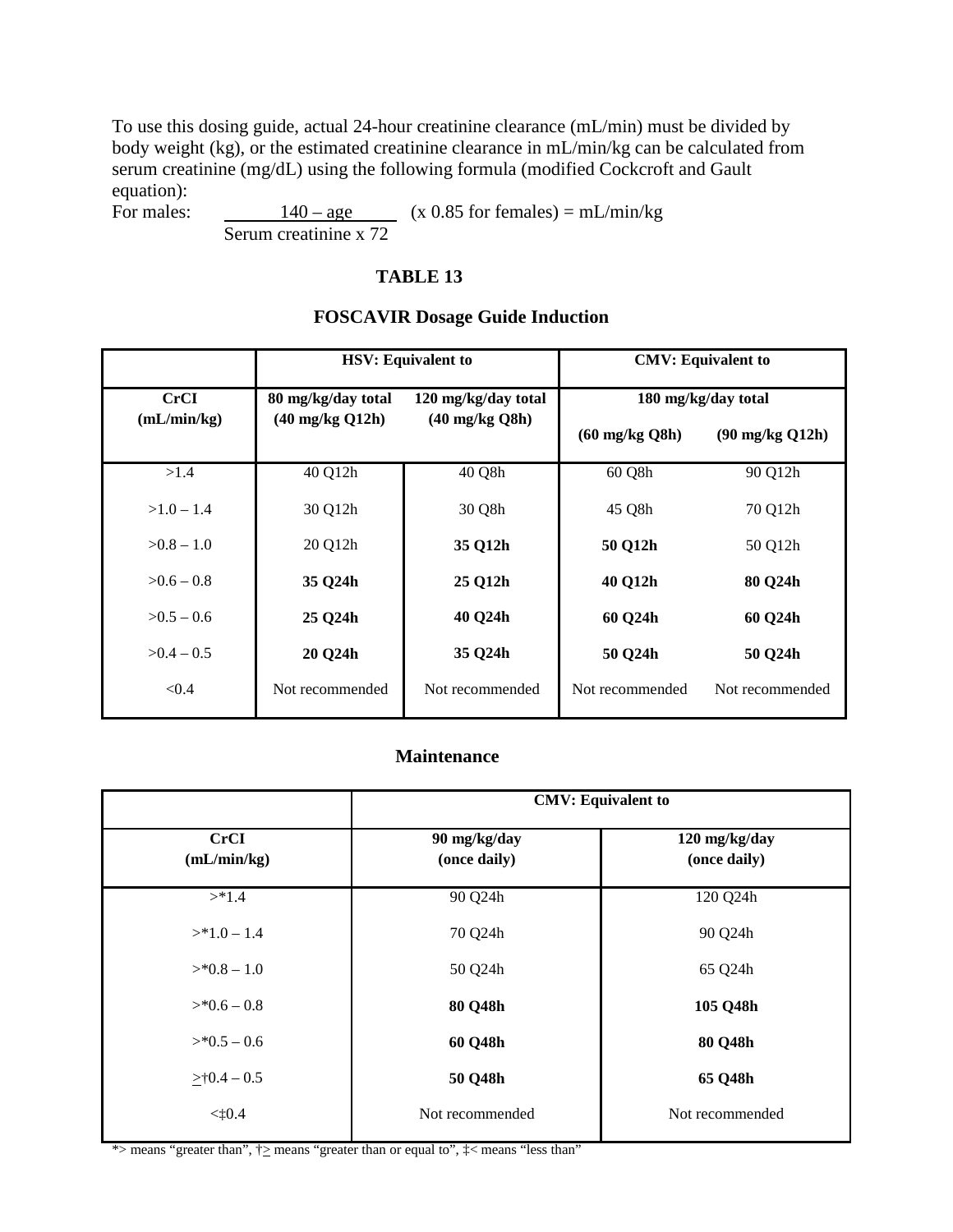## **PATIENT MONITORING**

The majority of patients will experience some decrease in renal function due to FOSCAVIR administration. Therefore it is recommended that creatinine clearance, either measured or estimated using the modified Cockcroft and Gault equation based on serum creatinine, be determined at baseline, 2–3 times per week during induction therapy and once weekly during maintenance therapy, with FOSCAVIR dose adjusted accordingly (see Dose Adjustment). More frequent monitoring may be required for some patients. It is also recommended that a 24-hour creatinine clearance be determined at baseline and periodically thereafter to ensure correct dosing (assuming verification of an adequate collection using creatinine index). FOSCAVIR should be discontinued if creatinine clearance drops below 0.4 mL/min/kg.

Due to FOSCAVIR's propensity to chelate divalent metal ions and alter levels of serum electrolytes, patients must be monitored closely for such changes. It is recommended that a schedule similar to that recommended for serum creatinine (see above) be used to monitor serum calcium, magnesium, potassium and phosphorus. Particular caution is advised in patients with decreased total serum calcium or other electrolyte levels before treatment, as well as in patients with neurologic or cardiac abnormalities, and in patients receiving other drugs known to influence serum calcium levels. Any clinically significant metabolic changes should be corrected. Also, patients who experience mild (e.g., perioral numbness or paresthesias) or severe (e.g., seizures) symptoms of electrolyte abnormalities should have serum electrolyte and mineral levels assessed as close in time to the event as possible.

Careful monitoring and appropriate management of electrolytes, calcium, magnesium and creatinine are of particular importance in patients with conditions that may predispose them to seizures (see WARNINGS).

## **HOW SUPPLIED**

FOSCAVIR (foscarnet sodium) INJECTION, 24 mg/mL for intravenous infusion, is supplied in 250 mL glass bottles or polypropylene based infusion bags containing 6000 mg foscarnet sodium (24 mg/mL) as follows:

| NDC 76310-024-15 250 mL bottle                    |
|---------------------------------------------------|
| NDC 76310-024-25 250 mL bottles, cases of 10      |
| NDC 76310-024-41 250 mL infusion bag              |
| NDC 76310-024-45 250 mL infusion bag, cases of 10 |
|                                                   |

Single-dose. Discard unused portion.

Store between 20° and 25°C (68° and 77°F) [See USP Controlled Room Temperature]. Protect from excessive heat (above 40°C) and from freezing. If refrigerated or exposed to temperatures below the freezing point, precipitation may occur. By keeping the bottle or infusion bag at room temperature with repeated shaking, the precipitate can be brought into solution again.

FOSCAVIR INJECTION should be used only if the bottle or infusion bag and its seal(s) are intact, a vacuum is present, and the solution is clear and colorless. Do not remove the infusion bag from the overwrap until ready for use.